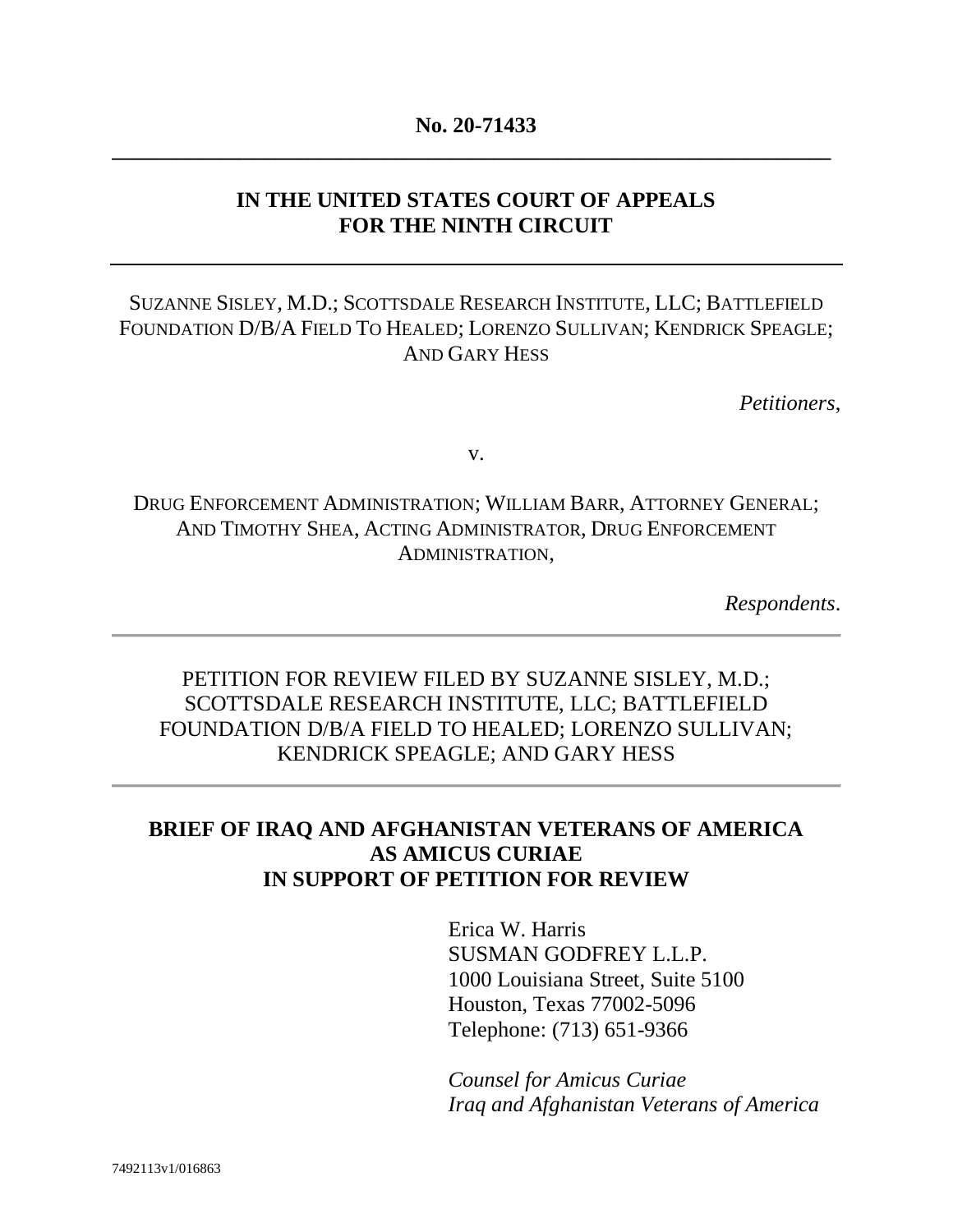## **CORPORATE DISCLOSURE STATEMENT**

<span id="page-1-0"></span>Pursuant to Fed. R. App. P. 26.1, Iraq and Afghanistan Veterans of America (IAVA) certifies that it has no parent corporation and issues no stock. No publicly held company has 10% or greater ownership in IAVA.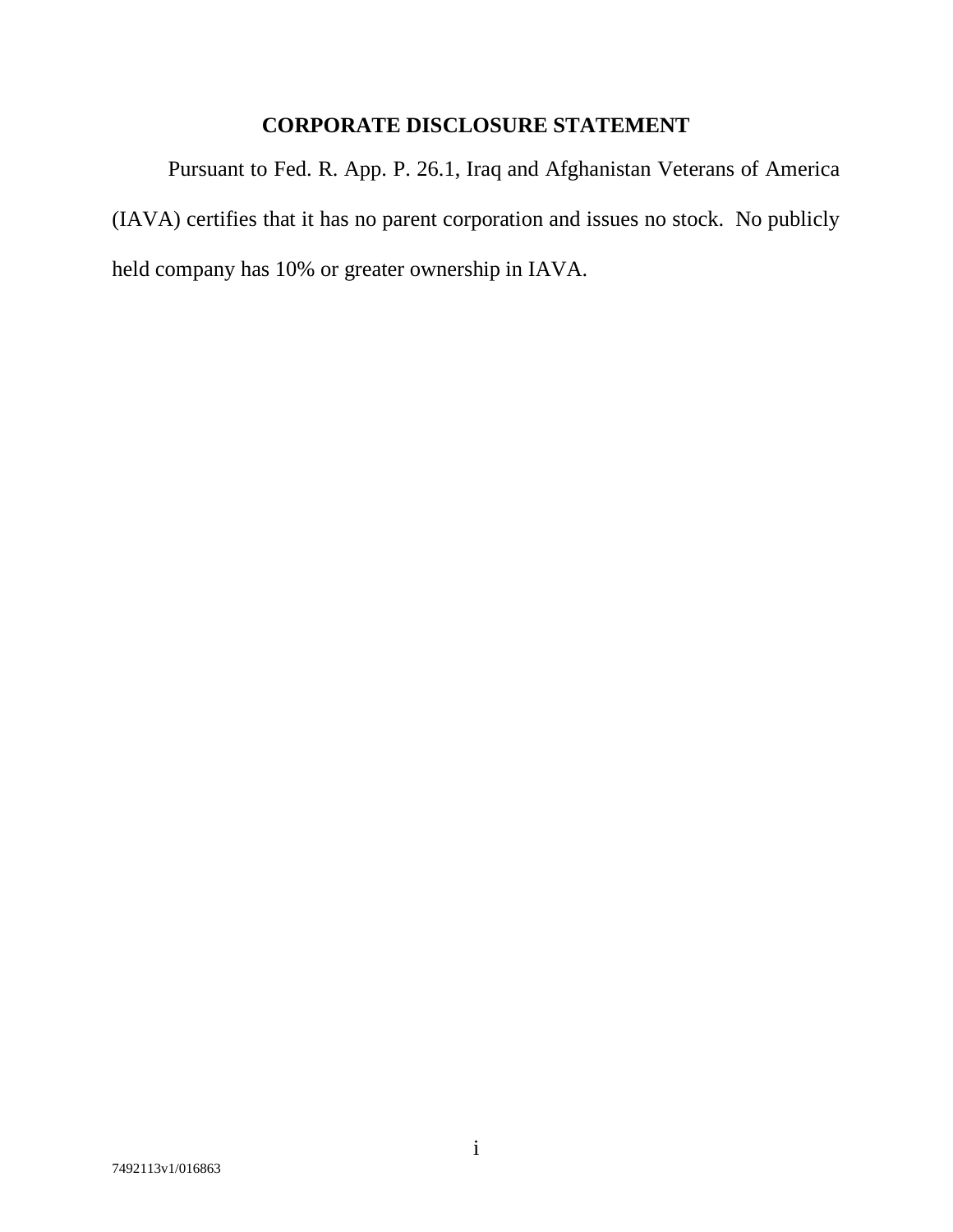# **TABLE OF CONTENTS**

<span id="page-2-0"></span>

|                                                                     |                | STATEMENT OF AUTHORSHIP AND FINANCIAL                                                                       |  |  |
|---------------------------------------------------------------------|----------------|-------------------------------------------------------------------------------------------------------------|--|--|
|                                                                     |                |                                                                                                             |  |  |
|                                                                     |                |                                                                                                             |  |  |
| $\mathbf{I}$ .<br>PTSD Related Veteran Suicide Is A National Health |                |                                                                                                             |  |  |
|                                                                     | A.             | Suicides are more frequent among veterans with                                                              |  |  |
|                                                                     | <b>B.</b>      | PTSD and veteran suicide rates are increasing, not                                                          |  |  |
| II.                                                                 |                | Medical Marijuana Should Be Studied To Determine Its                                                        |  |  |
|                                                                     | A.             | Where legal, marijuana is being used by veterans and                                                        |  |  |
|                                                                     | <b>B.</b>      | There is a scientific basis for believing medical<br>marijuana is a safe and effective treatment for PTSD13 |  |  |
|                                                                     | $\mathbf{C}$ . | Nearly all Veterans want clinical studies of medical                                                        |  |  |
| III.                                                                |                | Rescheduling Marijuana will allow Medical Marijuana to be                                                   |  |  |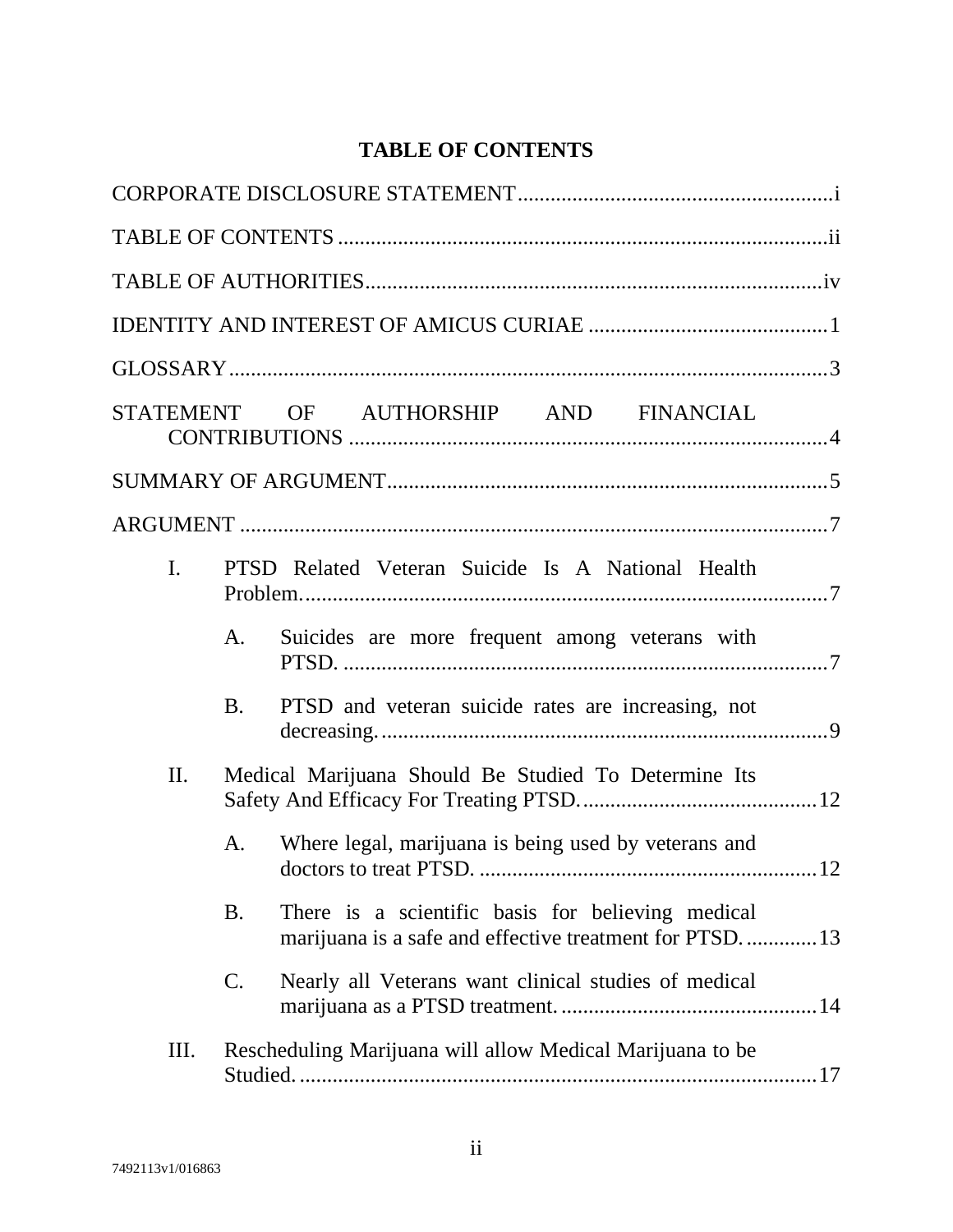| A.        | Marijuana's Schedule 1 status precludes the VA from<br>conducting necessary research on its therapeutic  |  |
|-----------|----------------------------------------------------------------------------------------------------------|--|
| <b>B.</b> | Marijuana's Schedule 1 status precludes practitioners<br>like Dr. Sisley from conducting research on its |  |
|           | IV. Decreasing Veteran Suicide By Prioritizing Medical                                                   |  |
|           |                                                                                                          |  |
|           |                                                                                                          |  |
|           |                                                                                                          |  |
|           |                                                                                                          |  |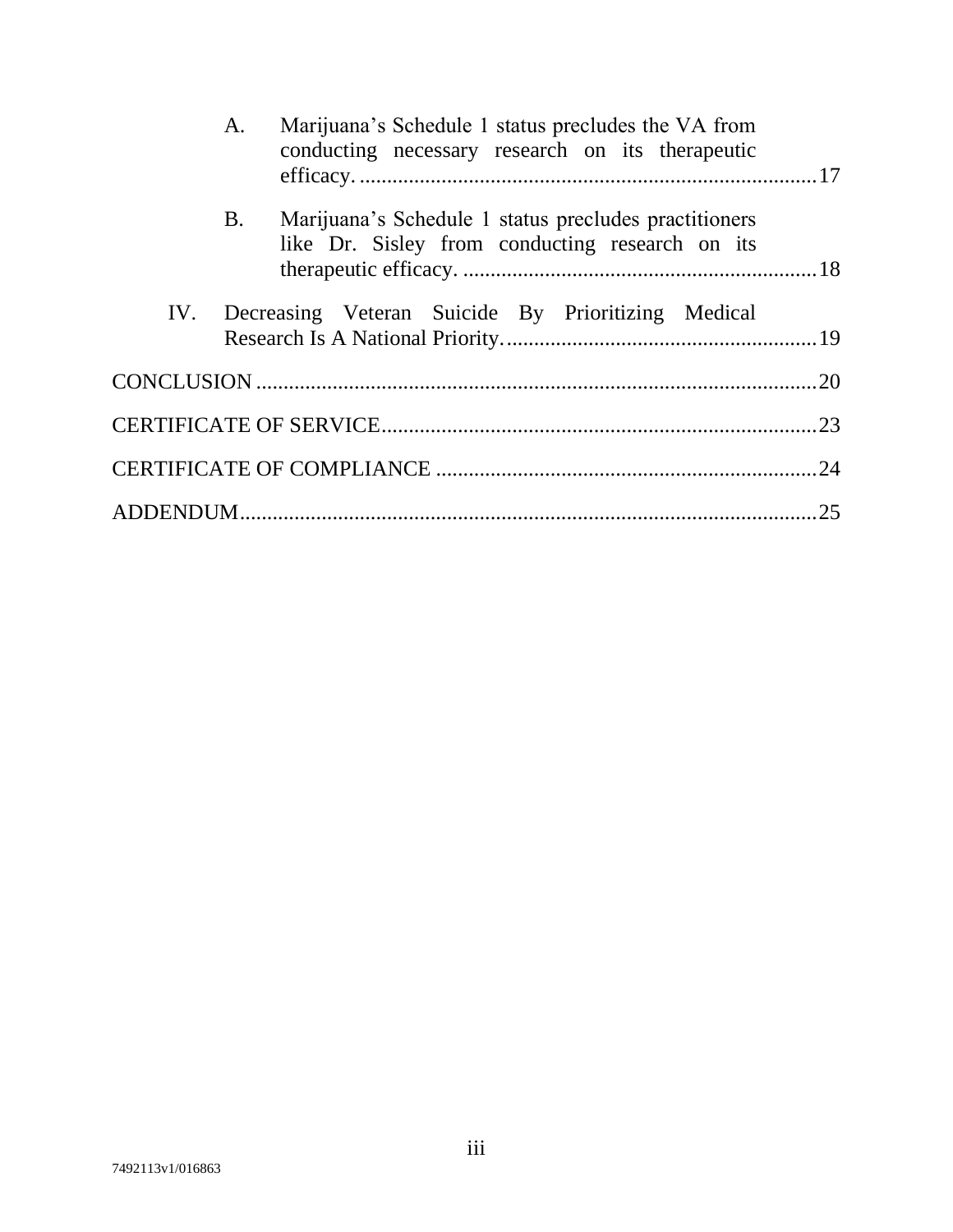# **TABLE OF AUTHORITIES**

### <span id="page-4-0"></span>**Statutes**

| House and Senate on Clay Hunt Suicide Prevent for American       |  |
|------------------------------------------------------------------|--|
|                                                                  |  |
| VA Medicinal Cannabis Research Act of 2018, S. 2796, 115th Cong. |  |
| VA Medicinal Cannabis Research Act, H.R. 5520, 115th Cong.       |  |

# **Other Authorities**

| Alicia Wallace, List: U.S. states and territories that allow medical<br><i>marijuana for PTSD</i> , The Cannabist.com (last updated Nov. 13,<br>2017) https://www.thecannabist.co/2017/02/14/ptsd-marijuana-                                                                  |  |
|-------------------------------------------------------------------------------------------------------------------------------------------------------------------------------------------------------------------------------------------------------------------------------|--|
| Elizabeth Ralevski, Lening A. Olivera-Figueroa, and Ismene Petrakis,<br>PTSD and comorbid AUD: a review of pharmacological and<br>alternative treatment options, SUBST. ABUSE REHABIL. 2014;<br>republished at<br>https://www.ncbi.nlm.nih.gov/pmc/articles/PMC3953034/ (last |  |
|                                                                                                                                                                                                                                                                               |  |
| https://www.congress.gov/bill/114th-congress/house-bill/203/all-<br>actions?overview=closed&q=%7B%22roll-call-                                                                                                                                                                |  |
|                                                                                                                                                                                                                                                                               |  |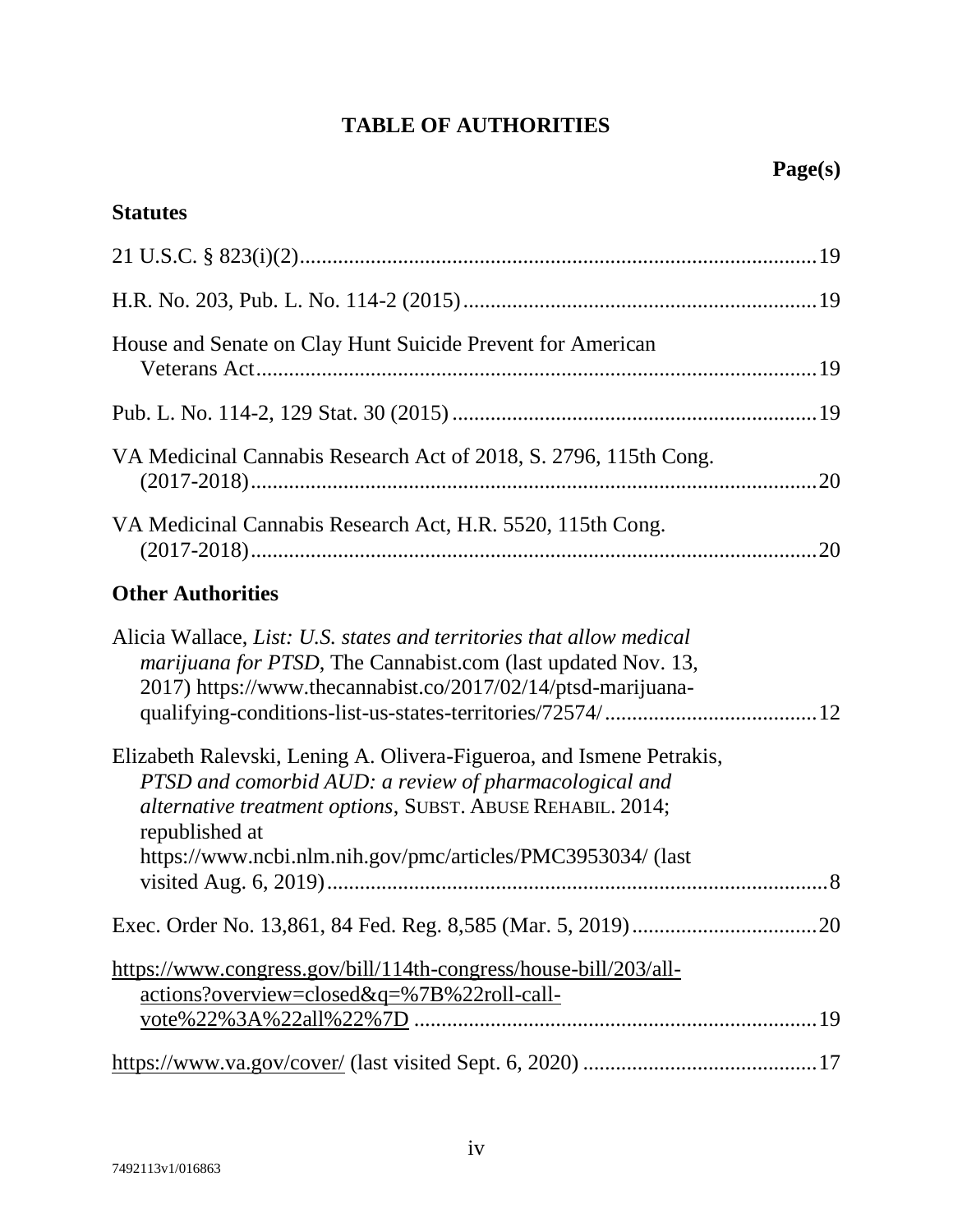| https://www.va.gov/COVER/docs/COVER-Commission-Final-                                                                                                                                                                                          |
|------------------------------------------------------------------------------------------------------------------------------------------------------------------------------------------------------------------------------------------------|
| IAVA 2019 Member Survey, Iraq and Afghanistan Veterans of<br>America, 2019, https://iava.org/survey2019/IAVA-2019-Member-                                                                                                                      |
| Javier Hasse and Alex Oleinic, PTSD, Veterans and Suicide: Action Is<br>Needed, And Cannabis May Help, Yahoo Finance (May 15, 2019),<br>https://finance.yahoo.com/news/ptsd-veterans-suicide-action-                                           |
| Leo Sher, M.D. Braquehais, and M. Casas, <i>Posttraumatic stress</i><br>disorder, depression and suicide in veterans, CLEV. CLIN. J. OF<br>MED. (Feb. 2012), republished at<br>https://www.ncbi.nlm.nih.gov/pubmed/22301558 (last visited July |
| Map of Marijuana Legality State by State, DISA Global Solutions<br>(https://disa.com/map-of-marijuana-legality-by-state (last visited<br>12                                                                                                    |
| Medical Marijuana Pros and Cons. 33 legal medical marijuana states<br>and DC: laws, fees, and possession limits, ProCon.org. (last<br>updated July 24, 2019)<br>https://medicalmarijuana.procon.org/view.resource.php?%20resour                |
| PSYCHOLOGY TODAY (Dec. 14, 2017),<br>https://www.psychologytoday.com/us/blog/talking-about-<br>trauma/201712/medical-marijuana-ptsd (last visited Aug. 7, 2017)14                                                                              |
| PTSD, Anxiety and Depression Association of America,<br>https://adaa.org/understanding-anxiety/posttraumatic-stress-                                                                                                                           |
| RAND CENTER FOR MILITARY HEALTH POLICY RESEARCH (2008)8, 10                                                                                                                                                                                    |
| Risk Factors and Warning Signs, American Foundation for Suicide<br>Prevention, https://afsp.org/about-suicide/risk-factors-and-                                                                                                                |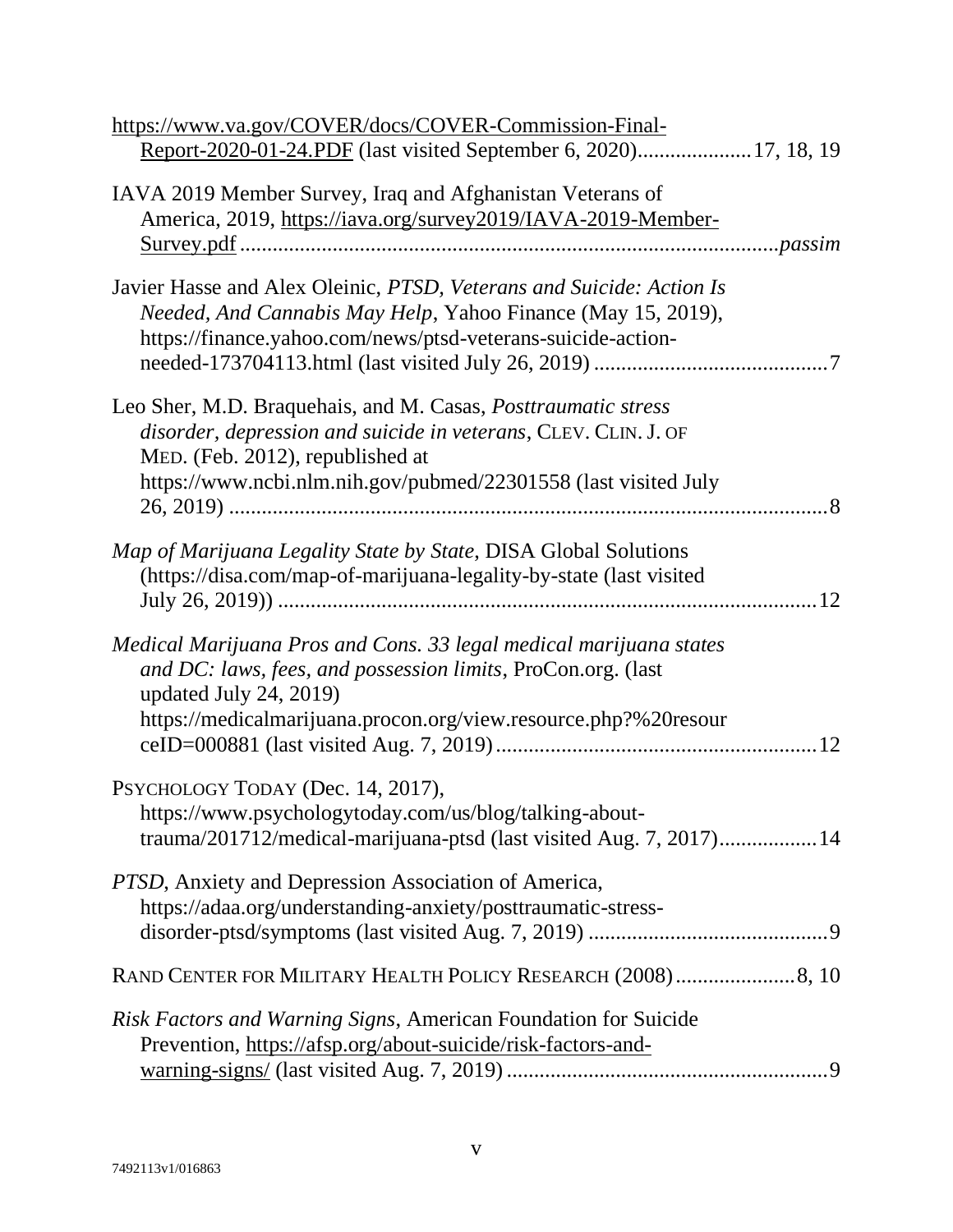| Stephanie Yarnell, The Use of Medicinal Marijuana for Posttraumatic<br><b>Stress Disorder: A Review of the Current Literature, PRIMARY</b><br>CARE COMPANION FOR CNS DISORDERS (May 7, 2015),<br>republished at<br>https://www.ncbi.nlm.nih.gov/pmc/articles/PMC4578915/ (last                                  |
|-----------------------------------------------------------------------------------------------------------------------------------------------------------------------------------------------------------------------------------------------------------------------------------------------------------------|
| Terri L. Tanielian and Lisa H. Jaycox, <i>Invisible Wounds of War</i><br>Psychological and Cognitive Injuries, Their Consequences, and<br>Services to Assist Recovery, Rand Center for Military Health<br>Policy Research, 2008, republished at<br>https://www.rand.org/content/dam/rand/pubs/monographs/2008/R |
| Veteran Suicide Data Report, 2005-2016, U.S. Dep't. of Veterans<br>Affairs, Office of Mental Health and Suicide Prevention<br>(September 2018) at 3,<br>https://www.mentalhealth.va.gov/docs/data-<br>sheets/OMHSP_National_Suicide_Data_Report_2005-                                                           |
| Vsevolod Roznavo and Vladimir Carli, Suicide among War Veterans,<br>INT J ENVIRON RES PUBLIC HEALTH (July 19, 2012), republished at<br>https://www.ncbi.nlm.nih.gov/pmc/articles/PMC3407917/ (last                                                                                                              |
| Walter Alexander, <i>Pharmacotherapy for Post-traumatic Stress</i><br>Disorder In Combat Veterans Focus on Antidepressants and<br>Atypical Antipsychotic Agents, PHARMACY & THERAPEUTICS, vol.<br>$37(1)$ : 32–38 (Jan. 2012), republished at<br>https://www.ncbi.nlm.nih.gov/pmc/articles/PMC3278188/ (last    |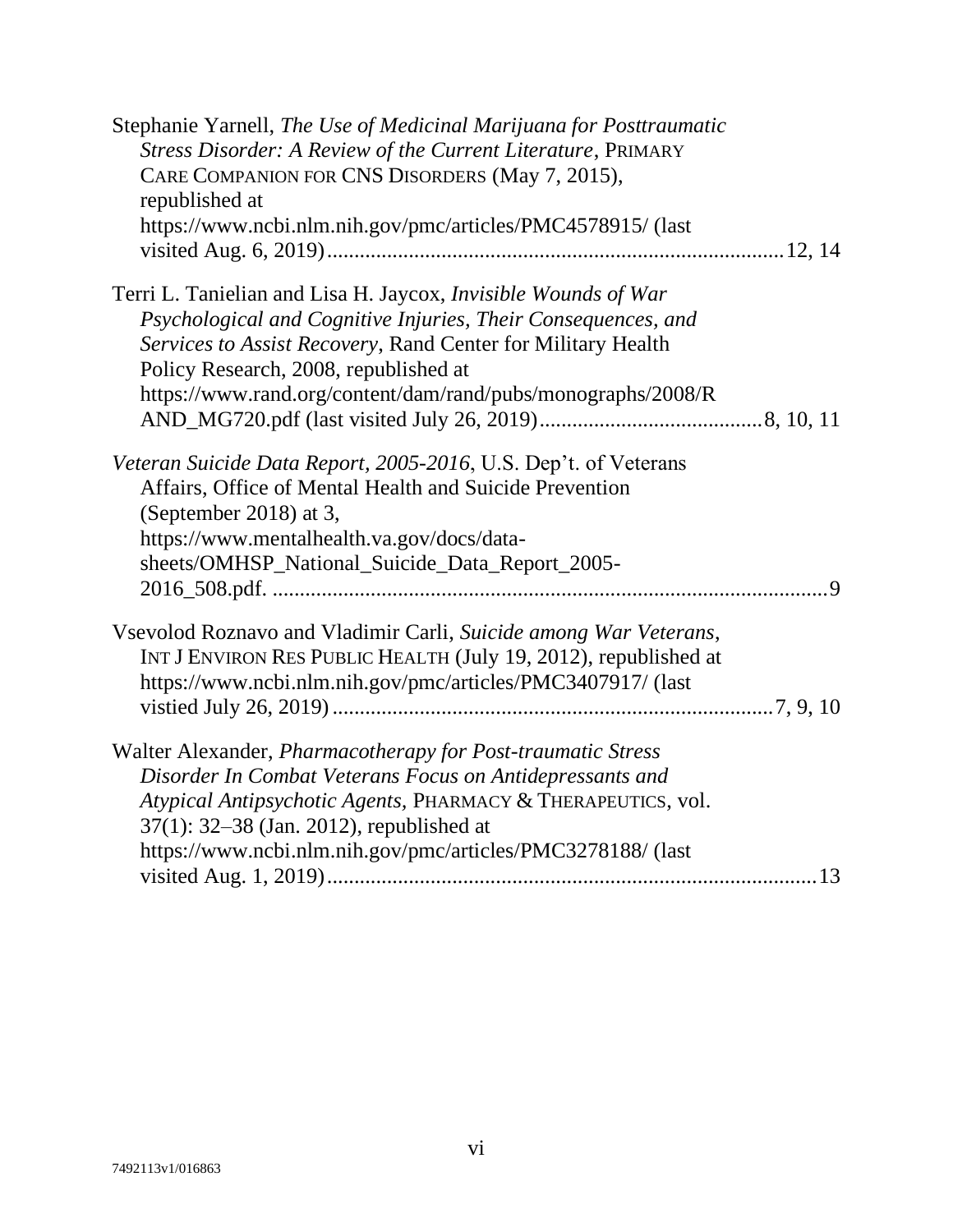#### **IDENTITY AND INTEREST OF AMICUS CURIAE**

<span id="page-7-0"></span>Iraq and Afghanistan Veterans of America (IAVA) is the leading non-profit devoted to the interests of the post-9/11 generation of veterans, with 425,000 members comprised largely of veterans of the wars in Iraq and Afghanistan. IAVA's membership also includes active duty service members, military spouses and dependents, civilian supporters, and other veterans who served domestically or abroad.

Since its founding in 2004, IAVA has been the leader in veteran awareness and advocacy. IAVA began by fighting for body armor for troops and has worked for years to bring national attention to veteran suicide. Many groups support veterans, but IAVA reshapes the landscape and changes history by influencing policy and law that improves the lives of all America's veterans.

IAVA's number one priority is to continue the campaign to combat suicide among troops and veterans. Twenty military and veterans die each day by suicide. The IAVA-led Campaign to Combat Suicide and passage of the Clay Hunt Suicide Prevention for American Veterans Act have had an impact, but veterans continue to be more at risk for suicide. The growing need for mental health care continues to stress an already overstressed system. Every day, we are losing more veterans to suicide.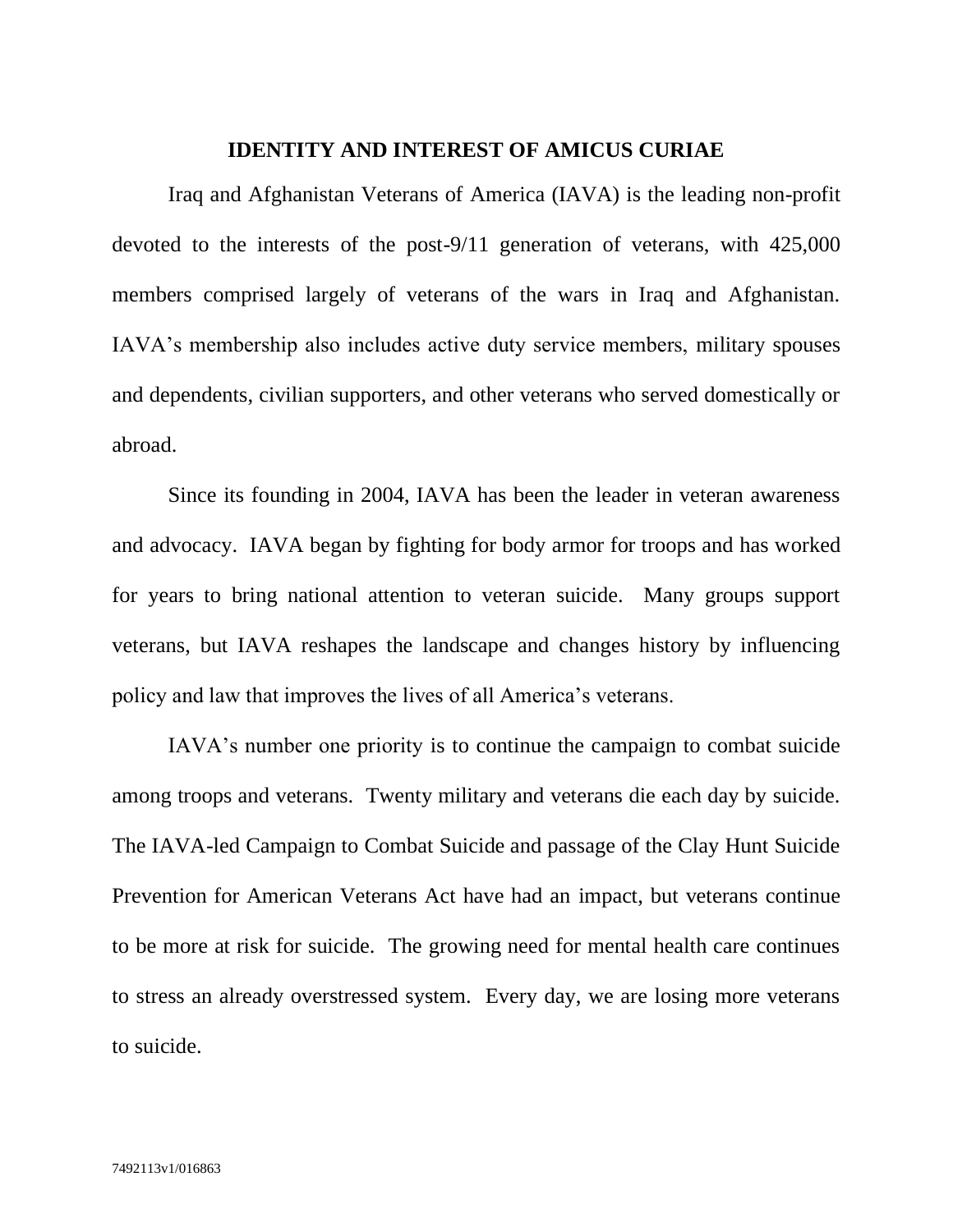Medical marijuana holds promise for treatment-resistant post-traumatic stress disorder (PTSD), but randomized controlled studies are necessary to determine the efficacy and safety of medical marijuana as a PTSD treatment. A significant percentage of combat veterans develop PTSD, and suicide is more frequent among veterans suffering PTSD. Consequently, the prevention or delay of clinical research into medical marijuana as a safe and effective treatment has a direct impact on IAVA's constituency.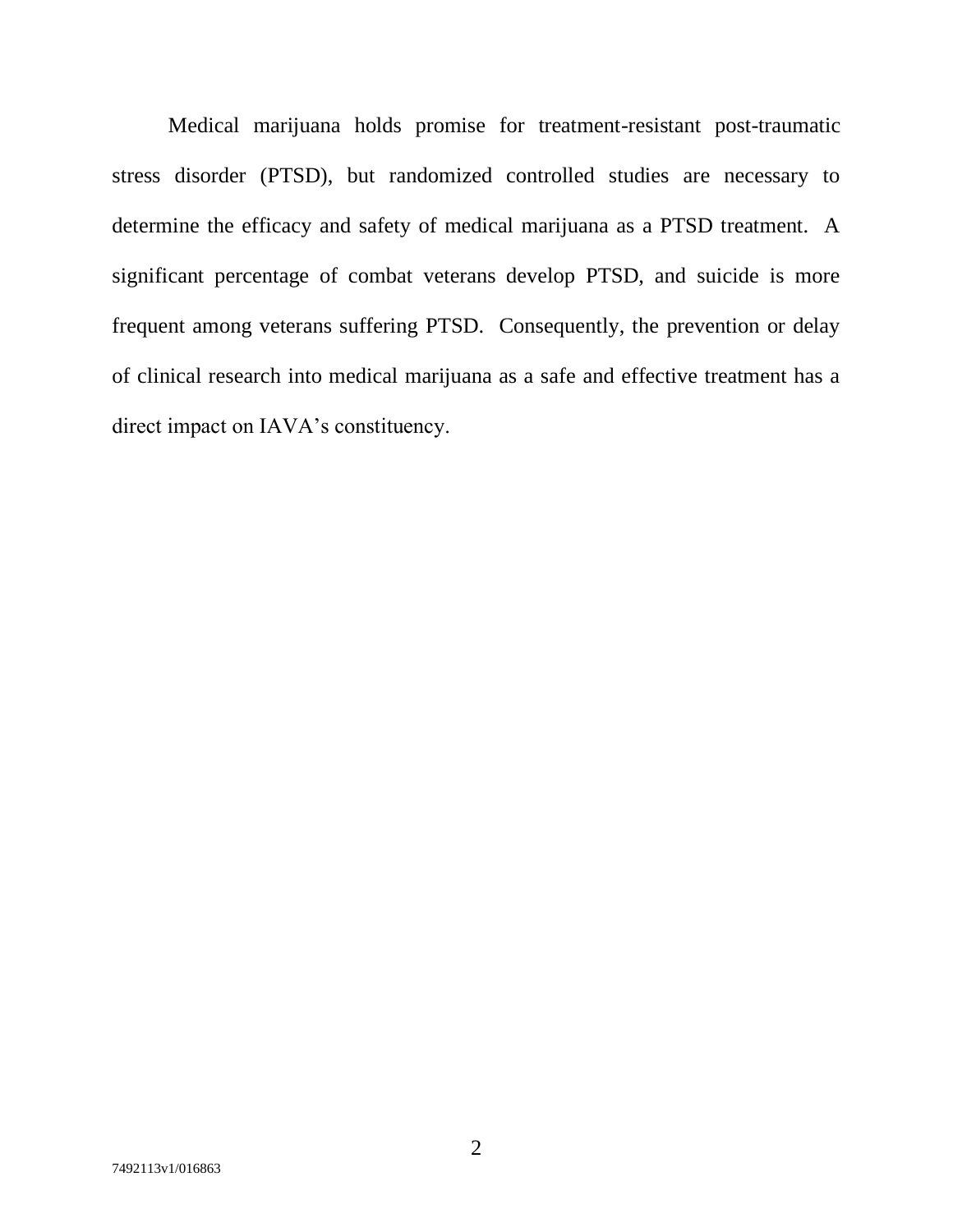# **GLOSSARY**

<span id="page-9-0"></span>

| <b>DEA</b>  | U.S. Drug Enforcement Administration     |  |  |  |
|-------------|------------------------------------------|--|--|--|
| <b>IAVA</b> | Iraq and Afghanistan Veterans of America |  |  |  |
| <b>PTSD</b> | <b>Post-Traumatic Stress Disorder</b>    |  |  |  |
| <b>SRI</b>  | Scottsdale Research Institute, LLC       |  |  |  |
| <b>VA</b>   | <b>Veterans Administration</b>           |  |  |  |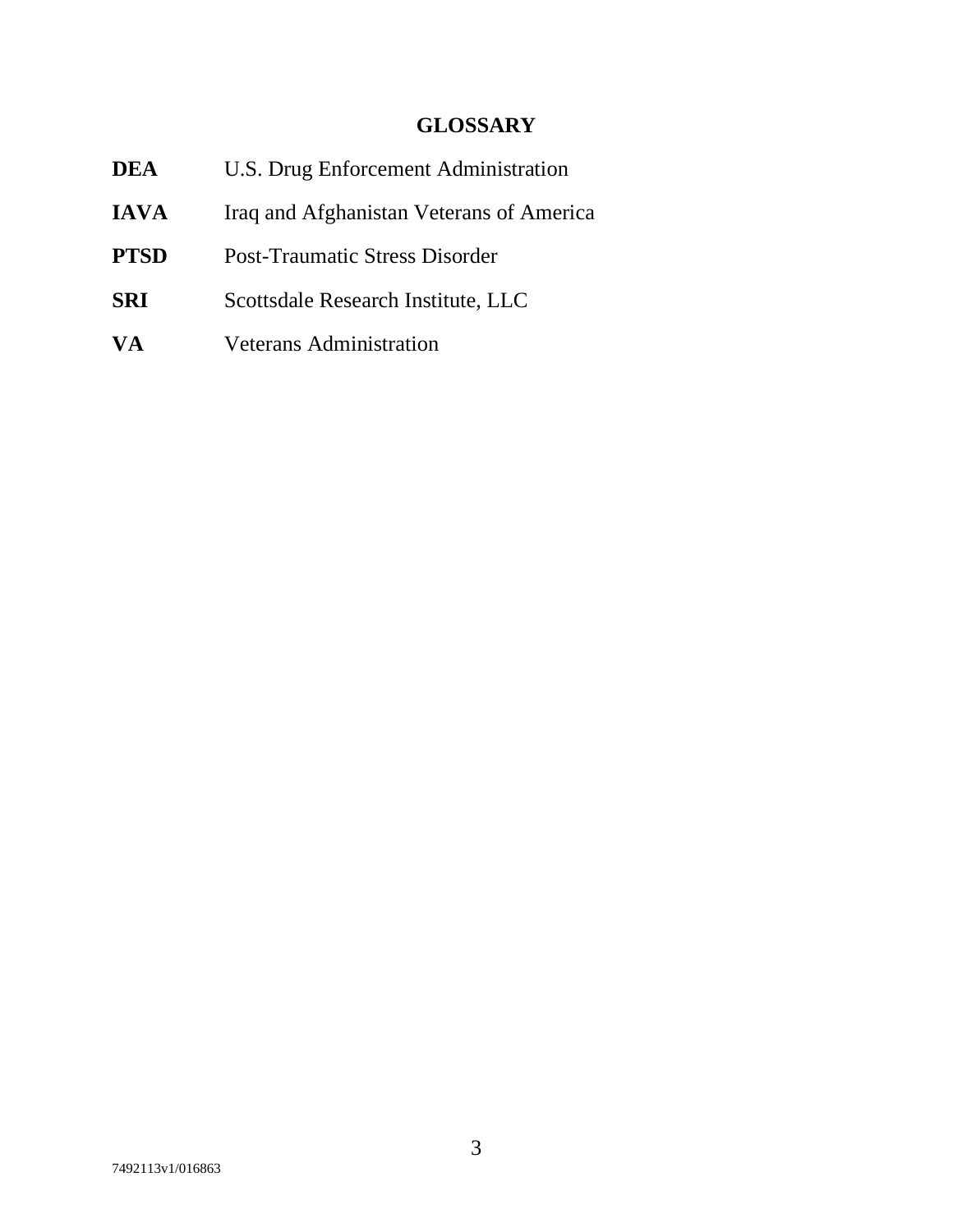## <span id="page-10-0"></span>**STATEMENT OF AUTHORSHIP AND FINANCIAL CONTRIBUTIONS**

No party's counsel authored the brief in whole or in part, no party or party's counsel contributed money that was intended to fund preparing or submitting the brief, and no person other than the IAVA, its members, or its counsel contributed money that was intended to fund preparing or submitting the brief.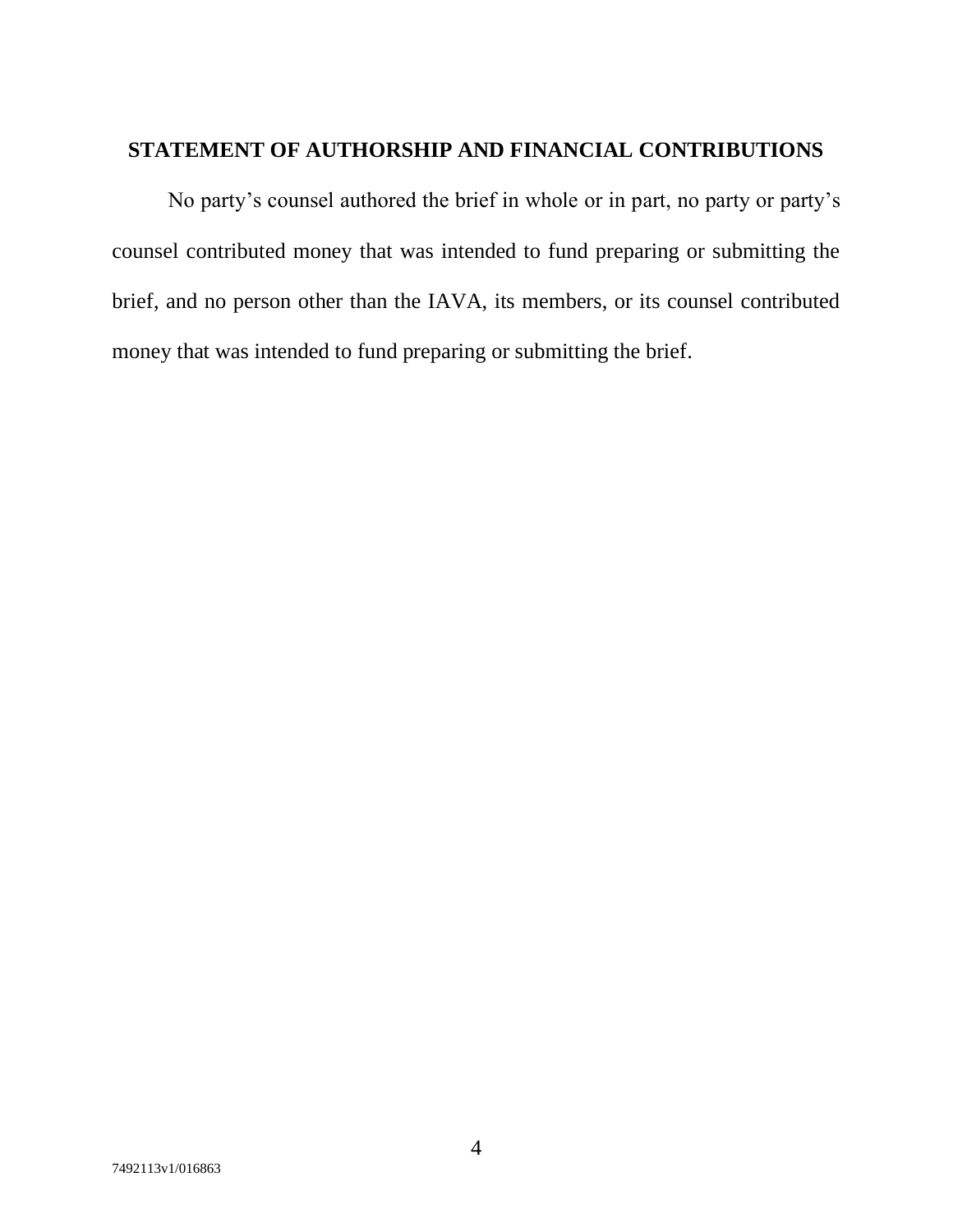#### **SUMMARY OF ARGUMENT**

<span id="page-11-0"></span>PTSD related veteran suicide is a national health crisis. The Department of Veterans Administration (VA) estimates that twenty military and veterans die by suicide each day. Veterans suffering from post-traumatic stress disorder (PTSD) experience anxiety, depression, insomnia, anger, and a host of other symptoms strongly correlated with suicide risk. It cannot be reasonably disputed that combat veterans suffering with PTSD are at increased risk for suicide.

There are only two federally approved treatments for PTSD. Those two treatments leave *forty percent* of PTSD sufferers with *no* relief and nearly *eighty percent* of PTSD sufferers with PTSD *symptoms* that decrease their quality of life and increase their risk for suicide. Despite efforts to eliminate veteran suicide, veteran suicide rates are increasing, not decreasing. Sadly, but understandably, our veterans feel that America is not looking out for their interests.

Medical marijuana holds promise as a safe and effective treatment for PTSD. Correlational and observational studies support the conclusion, and there is a neurobiological basis for the reported efficacy. In states where recreational marijuana is legal, veterans suffering with PTSD are self-medicating. In the states where marijuana is available by prescription for PTSD sufferers, doctors are prescribing marijuana as a PTSD treatment. This use is occurring without the benefit of a randomized controlled study of marijuana as a treatment for PTSD,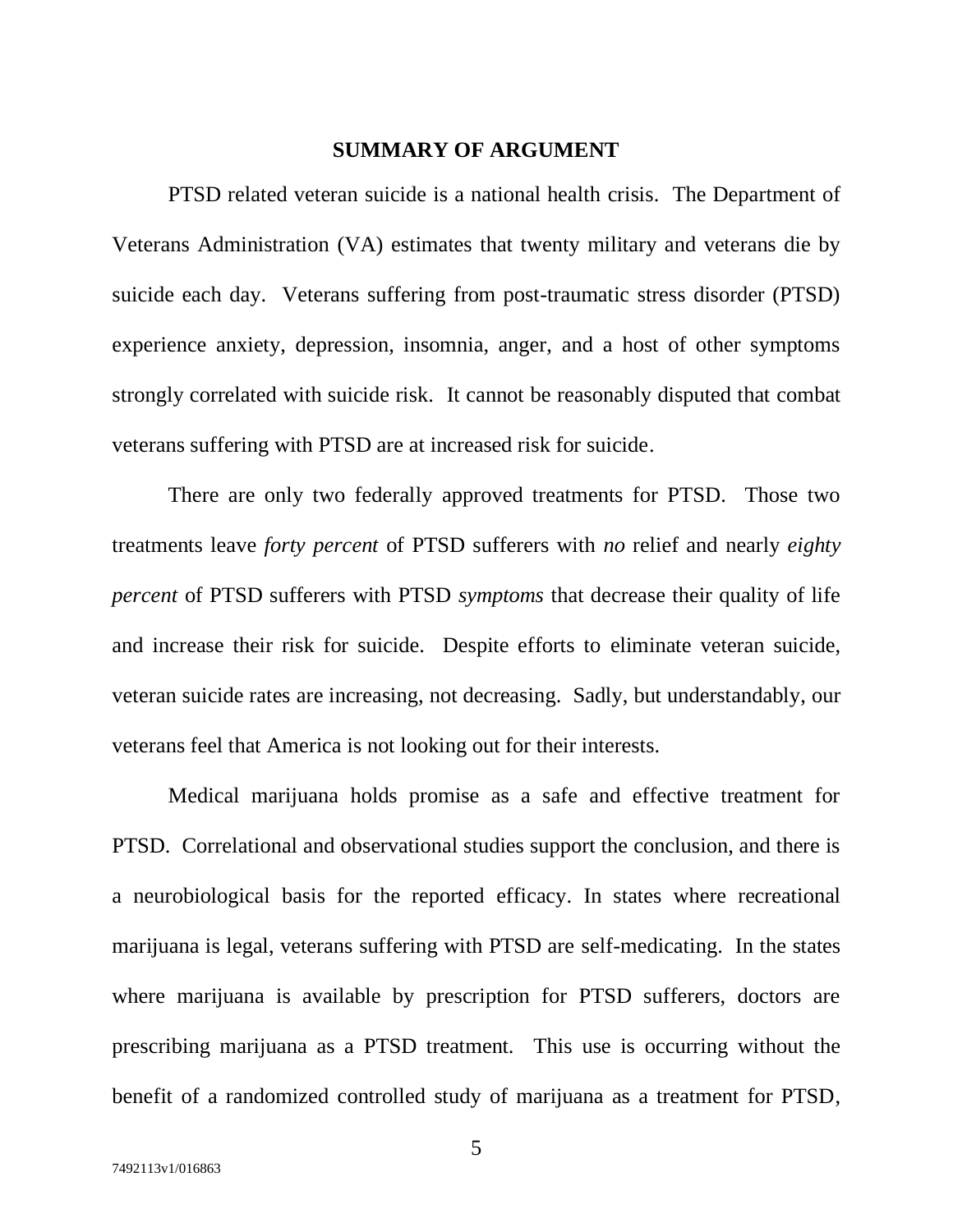without the benefit of health insurance, and without the ability for the veteran to coordinate marijuana use with his/her VA medical team.

Marijuana's Schedule 1 status prevents the VA and private practitioners from studying the efficacy, benefits and risks of medical marijuana and thus harms veterans' health and welfare. To the extent that randomized and controlled studies show that medical marijuana is a safe and effective treatment for PTSD, marijuana's Schedule 1 keeps life-saving treatment away from veterans suffering with PTSD who reside in states where medical marijuana is not available or where medical marijuana is available, but cannot be afforded. To the extent that studies show that medical marijuana is not a safe treatment for PTSD, marijuana's Schedule 1 status harms veterans who are self-medicating with marijuana or being prescribed medical marijuana in states where it is legal to do so.

Nearly all veterans agree that there should be clinical research of medical marijuana as a PTSD treatment and that they would be willing to try medical marijuana as a PTSD treatment if it was approved as such. The veterans who take this position are of all ages, come from both major political parties, and a variety of backgrounds. This is a health issue not a political one.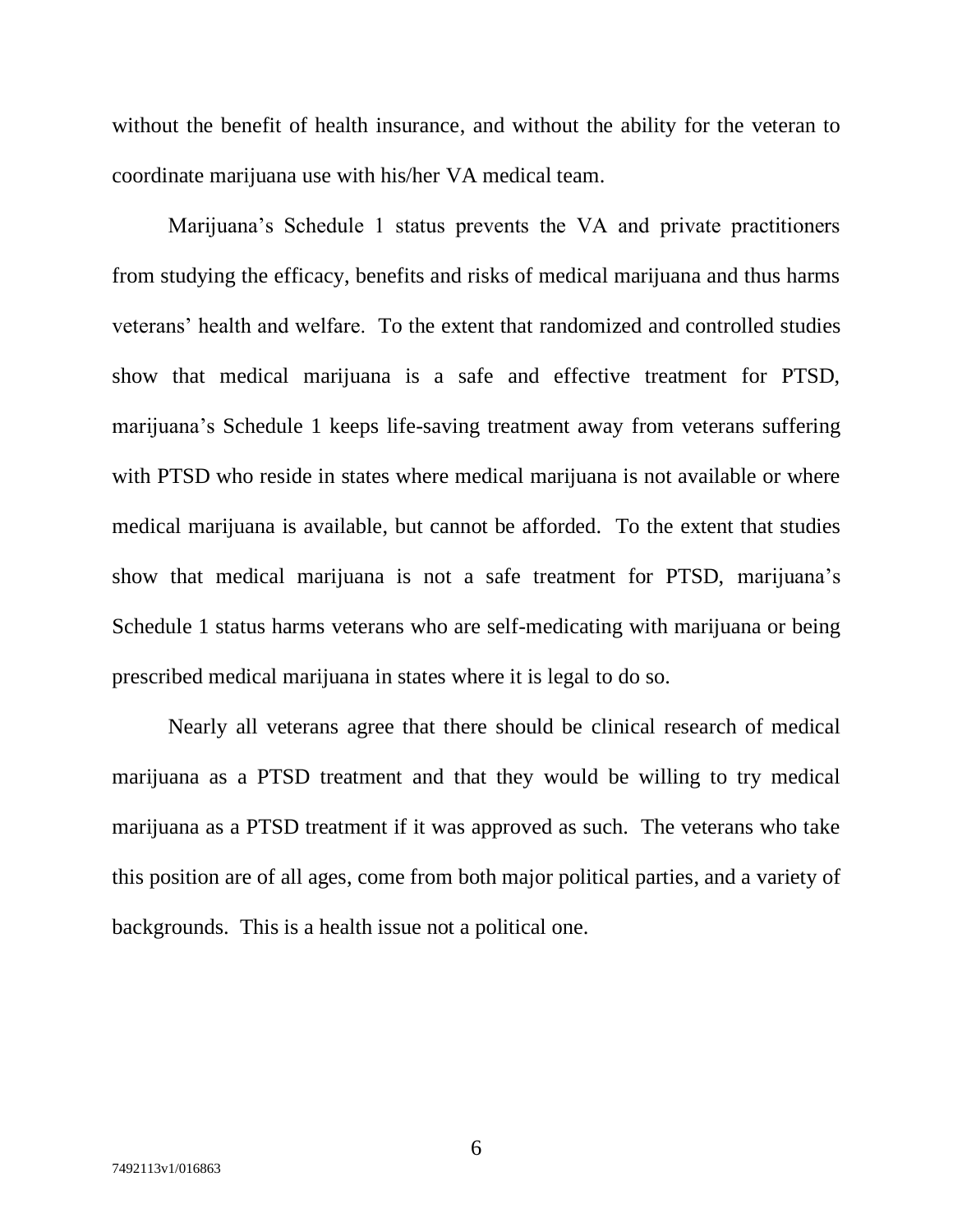#### **ARGUMENT**

<span id="page-13-0"></span>This Court should grant Petitioners' Petition for Review because veterans' health and welfare is at stake; Marijuana's Schedule 1 status prevents the VA and private practitioners like Dr. Sisley from conducting clinical trials on medical marijuana as a treatment for PTSD; and decreasing veteran suicide by prioritizing research activities is a national priority.

#### <span id="page-13-2"></span><span id="page-13-1"></span>**I. PTSD Related Veteran Suicide Is A National Health Problem.**

#### **A. Suicides are more frequent among veterans with PTSD.**

Studies show that "[s]uicides are more frequent in those who develop PTSD, depression and comorbid states due to war exposure," and "[r]ecent evidence has. .. underscored the importance of PTSD as an underlying risk factor of suicide."<sup>2</sup> Indeed, "suicidal ideation [is] some 4-times more frequent in PTSD-sufferers."<sup>3</sup> According to a 2012 article published in the CLEVELAND CLINIC JOURNAL OF MEDICINE: "Combat veterans are not only more likely to have suicidal ideation,

<span id="page-13-4"></span><span id="page-13-3"></span><sup>1</sup> Vsevolod Roznavo and Vladimir Carli, *Suicide among War Veterans*, 9 INT. J. ENVIRON. RES. PUBLIC HEALTH 2504 (July 19, 2012) at "Abstract", https://www.ncbi.nlm.nih.gov/pmc/articles/PMC3407917/. *See also* Javier Hasse and Alex Oleinic, *PTSD, Veterans and Suicide: Action Is Needed, And Cannabis May Help*, Yahoo Finance (May 15, 2019), https://finance.yahoo.com/news/ptsd-veterans-suicide-action-needed-

<sup>173704113.</sup>html (last visited Aug. 7, 2019) ("The exact cause of why so many veterans choose to end their own lives is hard to determine. One of the most common factors that has been identified in medical studies is post-traumatic stress disorder, or PTSD.").

<sup>2</sup> *Id.*

<sup>3</sup> *Id.*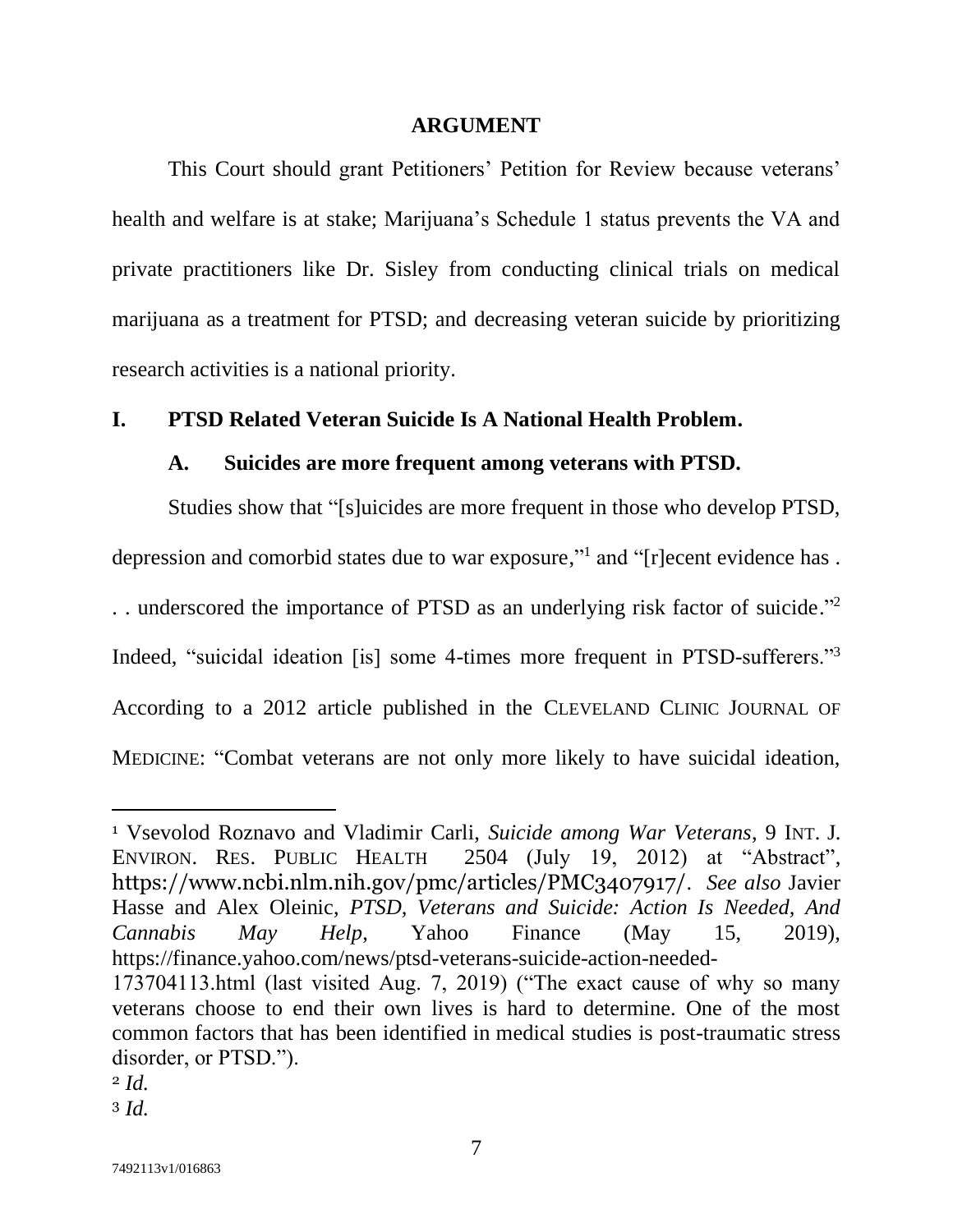often associated with posttraumatic stress disorder (PTSD) and depression, but they are more likely to act on a suicidal plan." 4

All of this scientific evidence comports with common sense. Combat veterans witness and experience all sorts of trauma. A certain percentage of people who experience severe trauma develop PTSD.<sup>5</sup> The symptoms of PTSD –

<span id="page-14-1"></span><sup>4</sup> Leo Sher, Maria D. Braquehais, and M. Casas, *Posttraumatic stress disorder, depression and suicide in veterans*, 79 CLEV. CLIN. J. OF MED. 92 at 92 (Feb. 2012), https://www.ncbi.nlm.nih.gov/pubmed/22301558.

<span id="page-14-0"></span><sup>&</sup>lt;sup>5</sup> The rates of PTSD among veterans are much greater than among non-veterans. *See, e.g.,* Elizabeth Ralevski, Lening A. Olivera-Figueroa, and Ismene Petrakis, *PTSD and comorbid AUD: a review of pharmacological and alternative treatment options*, 5 SUBST. ABUSE REHABIL. 25 at 26 (2014), https://www.ncbi.nlm.nih.gov/pmc/articles/PMC3953034/ ("The rates among military personnel are much higher than those in the general population. Among male and female soldiers aged 18 years or older returning from Iraq and Afghanistan, rates range from 9% shortly after returning from deployment to 31% a year after deployment. A review of 29 studies that evaluated rates of PTSD in those who served in Iraq and Afghanistan found prevalence rates of adult men and women previously deployed ranging from 5% to 20% for those who do not seek treatment, and around 50% for those who do seek treatment. Vietnam veterans also report high lifetime rates of PTSD ranging from 10% to 31%. 13,14 PTSD is the third most prevalent psychiatric diagnosis among veterans using the Veterans Affairs (VA) hospitals."); Terri L. Tanielian and Lisa H. Jaycox, *Invisible Wounds of War Psychological and Cognitive Injuries, Their Consequences, and Services to Assist Recovery*, RAND CENTER FOR MILITARY HEALTH POLICY RESEARCH (2008) at  $3,$ 

<span id="page-14-3"></span><span id="page-14-2"></span>https://www.rand.org/content/dam/rand/pubs/monographs/2008/RAND\_MG720.p df ("Upward of 26 percent of returning troops may have mental health conditions . . . ., and the frequency of diagnoses in this category is increasing while rates for other medical diagnoses remain constant (Hoge et al., 2004). The most common diagnoses are post-traumatic stress disorder (PTSD), an anxiety disorder that can develop after direct or indirect exposure to a terrifying event or ordeal in which grave physical harm occurred or was threatened; major depression; and generalized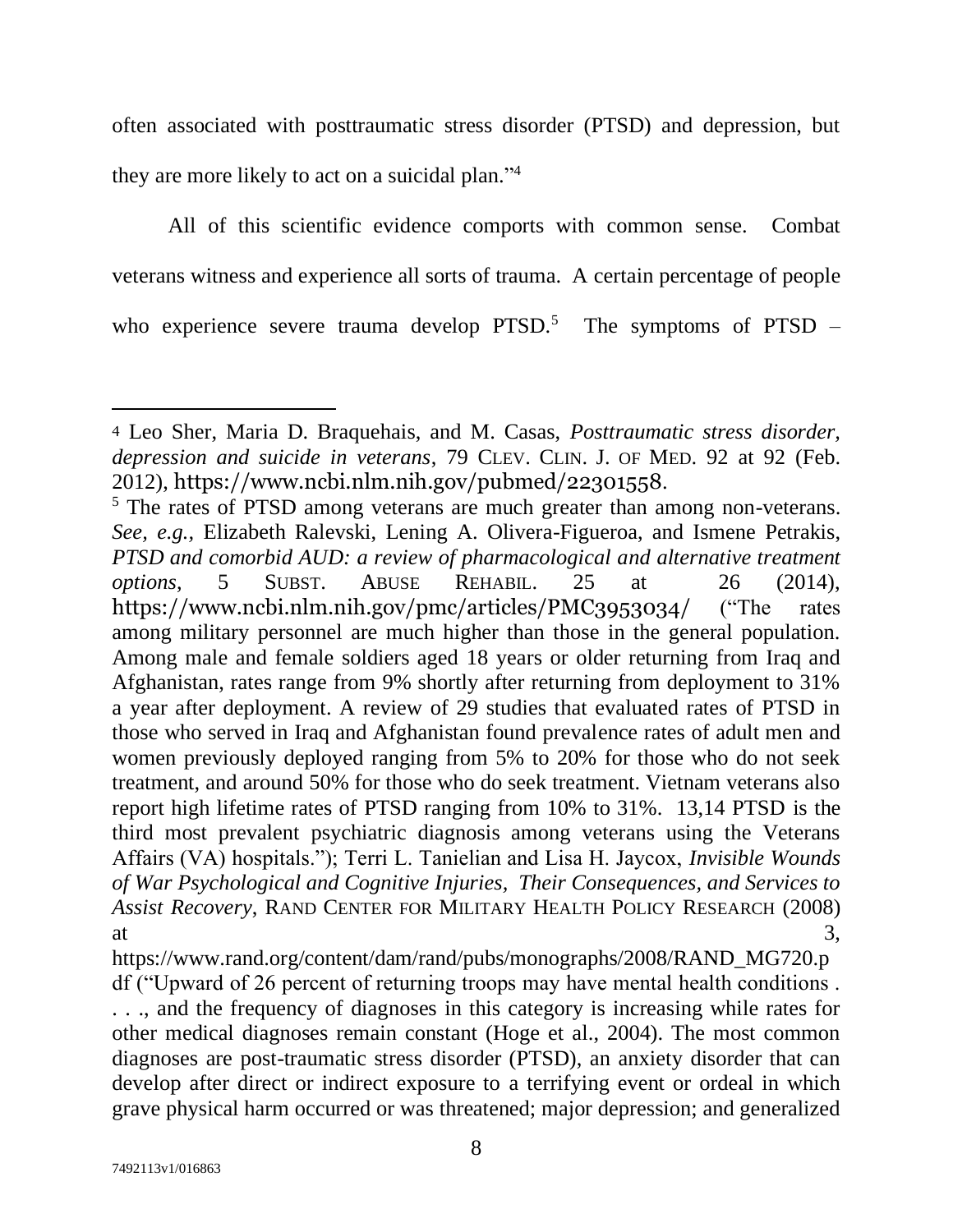depression, anxiety, irritability, anger, and fear – are the type of symptoms that are associated with suicide.<sup>6</sup>

#### **B. PTSD and veteran suicide rates are increasing, not decreasing.**

<span id="page-15-0"></span>The U.S. Department of Veterans Affairs reports that the veteran suicide rate increased 25.9 percent from 2005 to 2016.<sup>7</sup> "In 2016, the suicide rate was 1.5 times greater for Veterans than for non-Veteran adults, after adjusting for age and gender."<sup>8</sup> While some studies may question the conclusion "regarding higher suicide rates among veterans when compared with the general population," a

anxiety (National Institute of Mental Health Web site, Mental Health Topics page).")

<span id="page-15-1"></span><sup>6</sup> *Cf*. *Symptoms of PTSD*, Anxiety and Depression Association of America, https://adaa.org/understanding-anxiety/posttraumatic-stress-disorder-

<span id="page-15-2"></span>ptsd/symptoms (last visited Aug. 7, 2019) (listing PTSD symptoms), *with Risk Factors and Warning Signs*, American Foundation for Suicide Prevention, https://afsp.org/about-suicide/risk-factors-and-warning-signs/ (last visited Aug. 7, 2019) (listing suicide risk factors).

<span id="page-15-3"></span><sup>7</sup> *Veteran Suicide Data Report, 2005-2016*, U.S. Dep't. of Veterans Affairs, Office of Mental Health and Suicide Prevention (September 2018) at 3, https://www.mentalhealth.va.gov/docs/data-

sheets/OMHSP\_National\_Suicide\_Data\_Report\_2005-2016\_508.pdf.

<span id="page-15-4"></span><sup>8</sup> *Id*. *Cf*. Vsevolod Roznavo and Vladimir Carli, *Suicide among War Veterans*, 9 INT. J. ENVIRON. RES. PUBLIC HEALTH 2504 (July 19, 2012) at "Conclusions", https://www.ncbi.nlm.nih.gov/pmc/articles/PMC3407917/ (". . . it is difficult to draw a definitive conclusion regarding higher suicide rates among veterans when compared with the general population. . . . On the other hand those who were involved in latter conflicts, as in Iraq, are definitely at higher risk.").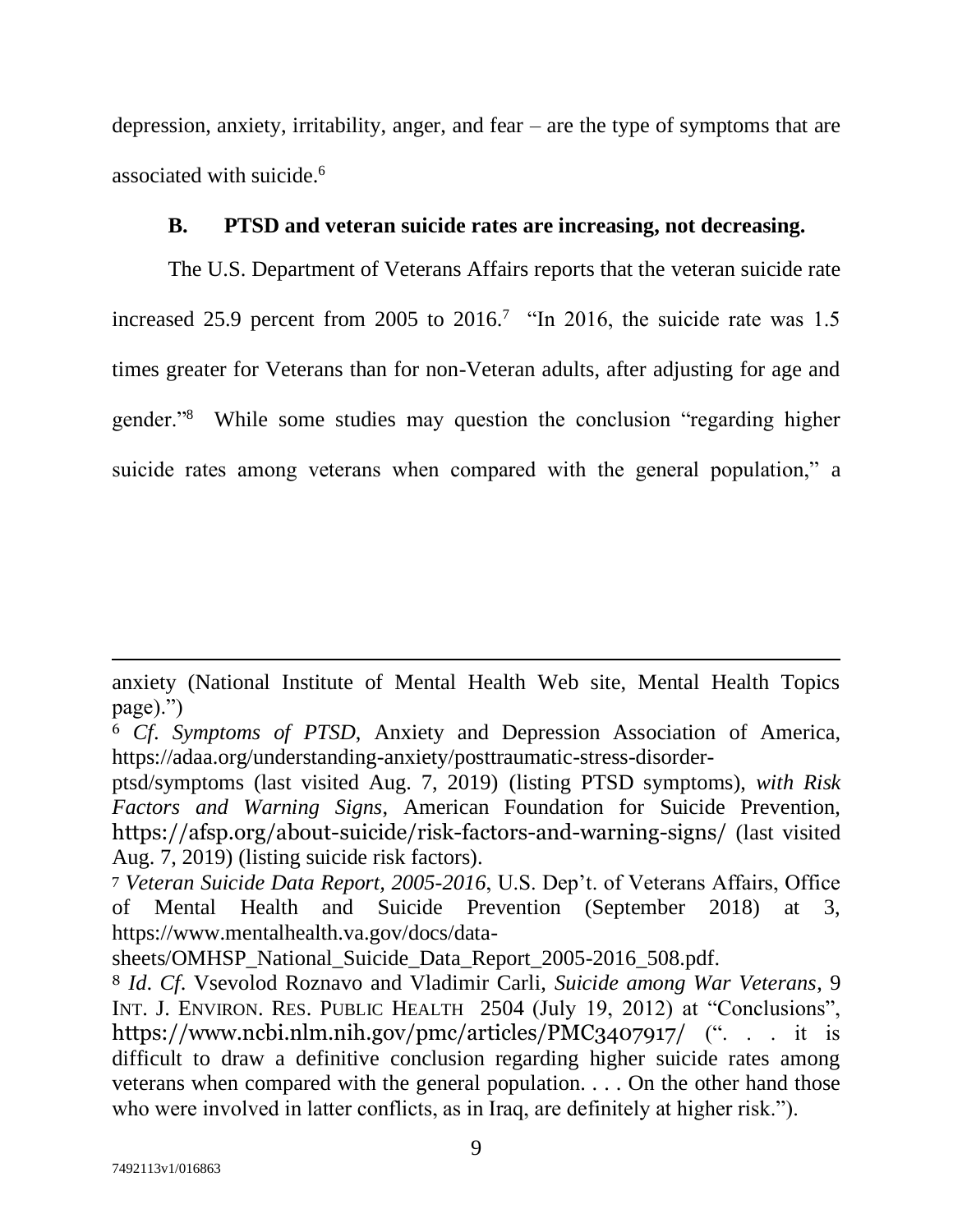survey of available studies concludes that "those who were involved in latter conflicts, as in Iraq, are definitely at higher risk."<sup>9</sup>

The increase in veteran suicide rates despite the relative calming of recent conflicts is not surprising. In 2008, a Rand study of all available science in this area concluded that just as Vietnam and Gulf War Veterans experienced delayed onset PTSD, so too would the Veterans of the Afghanistan and Iraq wars, resulting in an "increase over time" of "the need for mental health services" and the burden of caring for our service men and women.<sup>10</sup> The increase in veteran suicide rates since 2008 is the realization of the phenomenon predicted by the RAND study.

<span id="page-16-1"></span><sup>9</sup> Vsevolod Roznavo and Vladimir Carli, *Suicide among War Veterans*, 9 INT. J. ENVIRON. RES. PUBLIC HEALTH 2504 (July 19, 2012) at "Conclusions", https://www.ncbi.nlm.nih.gov/pmc/articles/PMC3407917/.

<span id="page-16-0"></span><sup>10</sup> Terri L. Tanielian and Lisa H. Jaycox, *Invisible Wounds of War Psychological and Cognitive Injuries, Their Consequences, and Services to Assist Recovery,* RAND CENTER FOR MILITARY HEALTH POLICY RESEARCH*,* (2008) at 59, , https://www.rand.org/content/dam/rand/pubs/monographs/2008/RAN D\_MG720.pdf ("In addition, research conducted many years after previous conflicts, such as Vietnam (Dohrenwend et al., 2006) and the first Gulf War (Stimpson et al., 2003), have produced prevalence estimates equal to if not higher than those presented here, which may be due to the emergence of symptoms over time (i.e., a "delayed onset" PTSD) or increases in treatment seeking behaviors. We hypothesize that, regardless of its cause, the need for mental health services for service members deployed to Afghanistan and Iraq will increase over time, given the prevalence of information available to date and prior experience with Vietnam. Policymakers may therefore consider the figures presented in these studies to underestimate the burden that PTSD, depression, and TBI will have on the agencies that will be called upon to care for these servicemembers now and in the near future").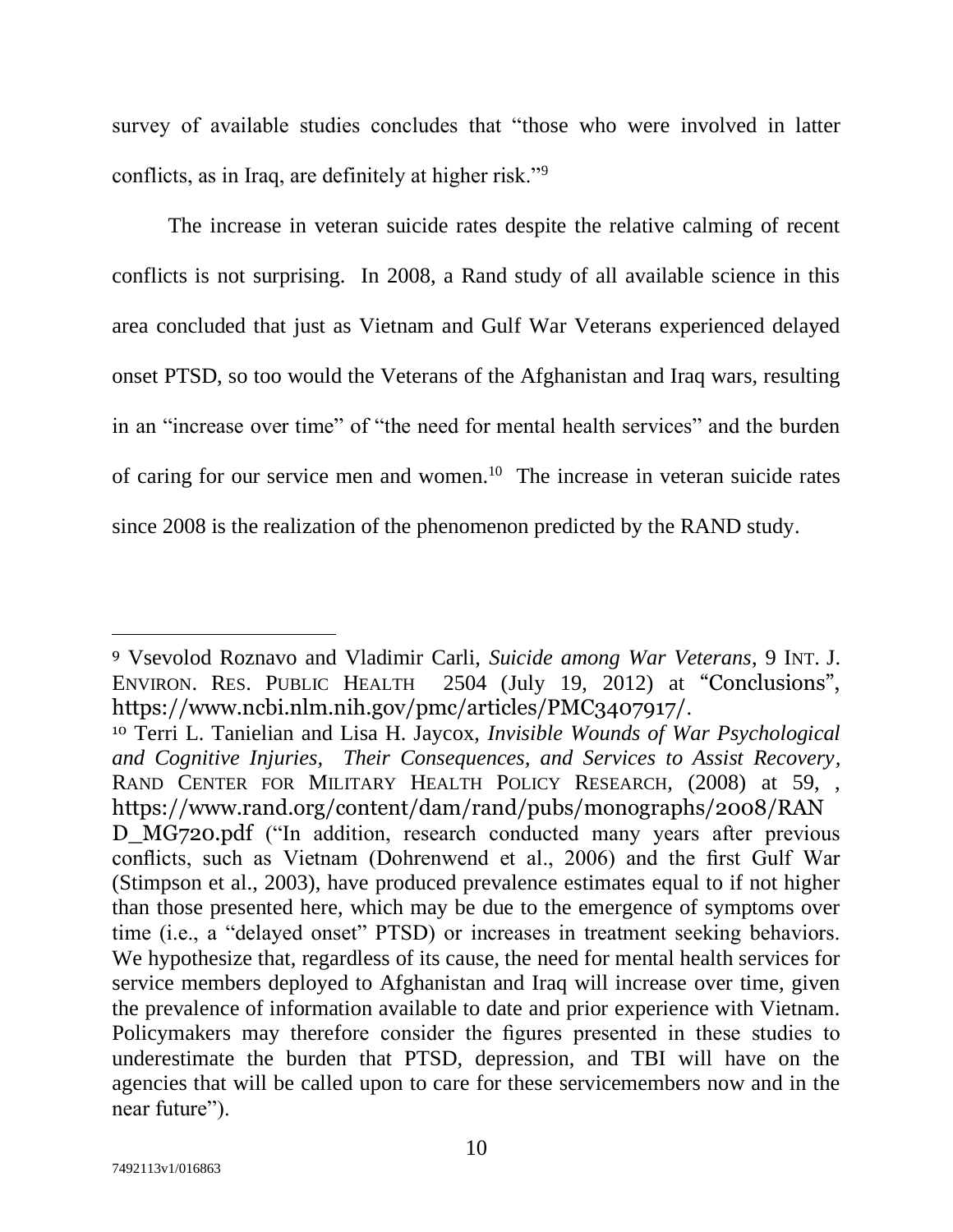IAVA's 2019 Member Survey (Survey) echoes these findings.<sup>11</sup> Fifty-nine percent of Survey respondents *know personally* a post-9/11 Veteran who *died* from suicide, and sixty-five percent of Survey respondents *know personally* a post-9/11 Veteran who *attempted* suicide. Shockingly, forty-three percent of IAVA members surveyed reported suicidal ideation *since* joining the military.<sup>13</sup> The Survey reflects that percentage is more than a thirty-five percent increase from the percentage of IAVA members who answered similarly to the same question just four vears prior!<sup>14</sup> It is no wonder that seventy-seven percent of Survey respondents believe that our nation is not making progress in combating military/veteran suicide.<sup>15</sup>

- 14 Id. at 22.
- 15 Id. at 22.

<span id="page-17-1"></span><sup>11</sup> IAVA 2019 Member Survey, Iraq and Afghanistan Veterans of America (2019) at 23, https://iava.org/survey2019/IAVA-2019-Member-Survey.pdf (last visited July 26, 2019). 4,600 IAVA Members took and completed the Survey, and the Survey has a 1% margin of error at the 95% confidence interval. *Id*. at 68.

<span id="page-17-0"></span><sup>12</sup> Id. at 22.

<sup>13</sup> Id. at 22.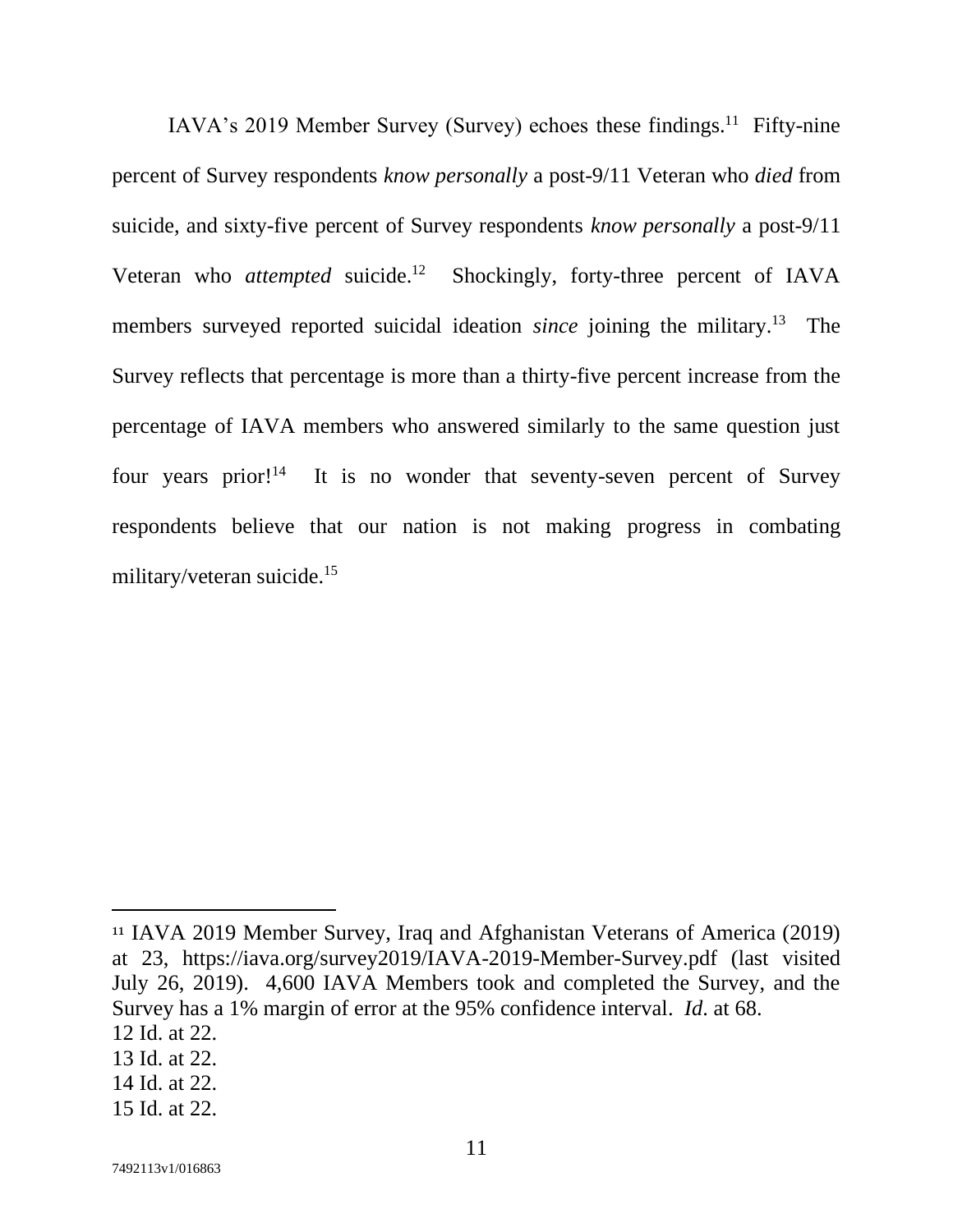## <span id="page-18-0"></span>**II. Medical Marijuana Should Be Studied To Determine Its Safety And Efficacy For Treating PTSD.**

### <span id="page-18-1"></span>**A. Where legal, marijuana is being used by veterans and doctors to treat PTSD.**

The use of medical marijuana is currently legal in thirty-three states, the District of Columbia, Puerto Rico and Guam.<sup>16</sup> The vast majority of these jurisdictions permit doctors to prescribe cannabis for treatment of PTSD,<sup>17</sup> and "in states that allow for use of medical marijuana for traumatic intrusions and PTSD, this was listed as the primary indication in 38.5% of registered users."<sup>18</sup> This use is occurring even though doctors have no randomized controlled study to establish

<span id="page-18-4"></span>17 *See* Medical Marijuana Pros and Cons. *33 legal medical marijuana states and DC: laws, fees, and possession limits*, ProCon.org (July 24, 2019), https://medicalmarijuana.procon.org/view.resource.php?%20resourceID=000881 (last visited Aug. 7, 2019) (collecting statutes and listing PTSD as among the

<span id="page-18-3"></span><sup>16</sup>Map of Marijuana Legality State by State, DISA Global Solutions, <https://disa.com/map-of-marijuana-legality-by-state> (last visited Aug. 7, 2019) (providing links to each states laws).

<span id="page-18-2"></span>approved conditions for which medical marijuana can be prescribed in 27 states among the 33 states and the District of Columbia where medical marijuana is legal); Alicia Wallace, *List: U.S. states and territories that allow medical marijuana for PTSD*, THE CANNABIST.COM (Nov. 13, 2017) https://www.thecannabist.co/2017/02/14/ptsd-marijuana-qualifying-conditions-listus-states-territories/72574/ (listing twenty-five states, the District of Columbia, Puerto Rico and Guam as jurisdictions where PTSD is a listed condition for which treatment with medically prescribed cannabis is approved or where doctors have broad discretion to prescribe cannabis for conditions, including PTSD).

<span id="page-18-5"></span><sup>18</sup> Stephanie Yarnell, *The Use of Medicinal Marijuana for Posttraumatic Stress Disorder: A Review of the Current Literature, Primary Care Companion for CNS Disorders at "Results"* (May 7, 2015), https://www.ncbi.nlm.nih.gov/pmc/articles/PMC4578915/.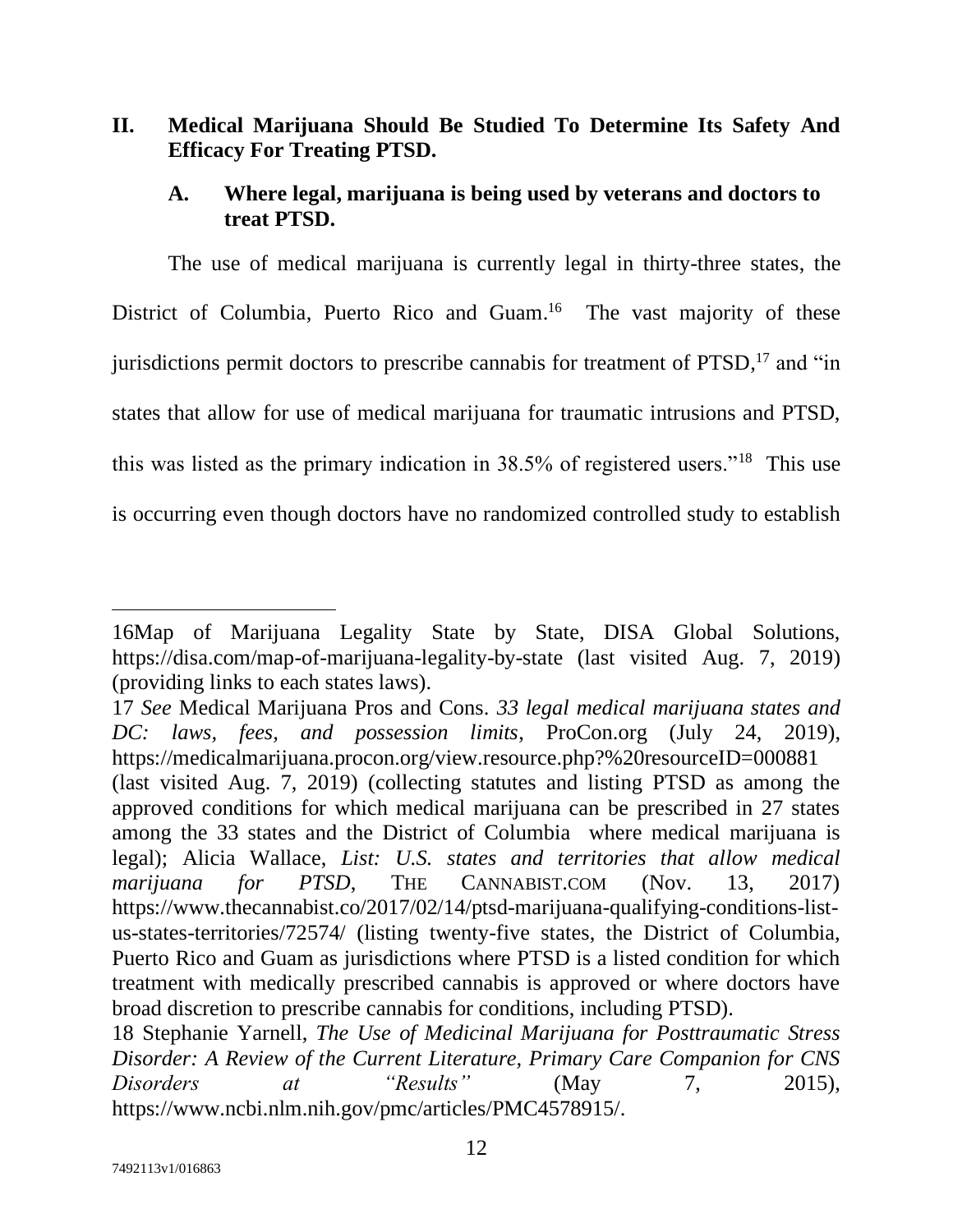the appropriateness of the treatment or the strain and dosage that should be prescribed.

Veterans suffering the debilitating effects of PTSD are also self-medicating with medical marijuana. The IAVA Survey reveals that twenty percent of Survey respondents have tried cannabis or other cannabinoid products for medicinal use.<sup>19</sup> Given that forty percent of Veterans suffering with PTSD obtain *no* relief from the only treatments currently approved by the Federal Drug Administration and the small percentage of such patients who obtain compete relief from such treatments,<sup>20</sup> it is no wonder that veterans who can afford to pay out of pocket are self-medicating with – or seeking out medical prescriptions for – medical marijuana.

#### <span id="page-19-0"></span>**B. There is a scientific basis for believing medical marijuana is a safe and effective treatment for PTSD.**

In addition to the anecdotal evidence cited by Petitioner in the declaration of Dr. Sisley and evidence of veterans using and doctors prescribing medical

<sup>19</sup> IAVA 2019 Member Survey, Iraq and Afghanistan Veterans of America, (2019) at 46, https://iava.org/survey2019/IAVA-2019-Member-Survey.pdf.

<span id="page-19-1"></span><sup>20</sup> Walter Alexander, Pharmacotherapy for Post-traumatic Stress Disorder In Combat Veterans Focus on Antidepressants and Atypical Antipsychotic Agents, 37 Pharmacy & Therapeutics 32 at 32 (Jan. 2012), https://www.ncbi.nlm.nih.gov/pmc/articles/PMC3278188/ ("The only FDAapproved drugs for the treatment of PTSD are the selective serotonin reuptake inhibitors (SSRIs). . . . Although SSRIs are associated with an overall response rate of approximately 60% in patients with PTSD, only 20% to 30% of patients achieve complete remission").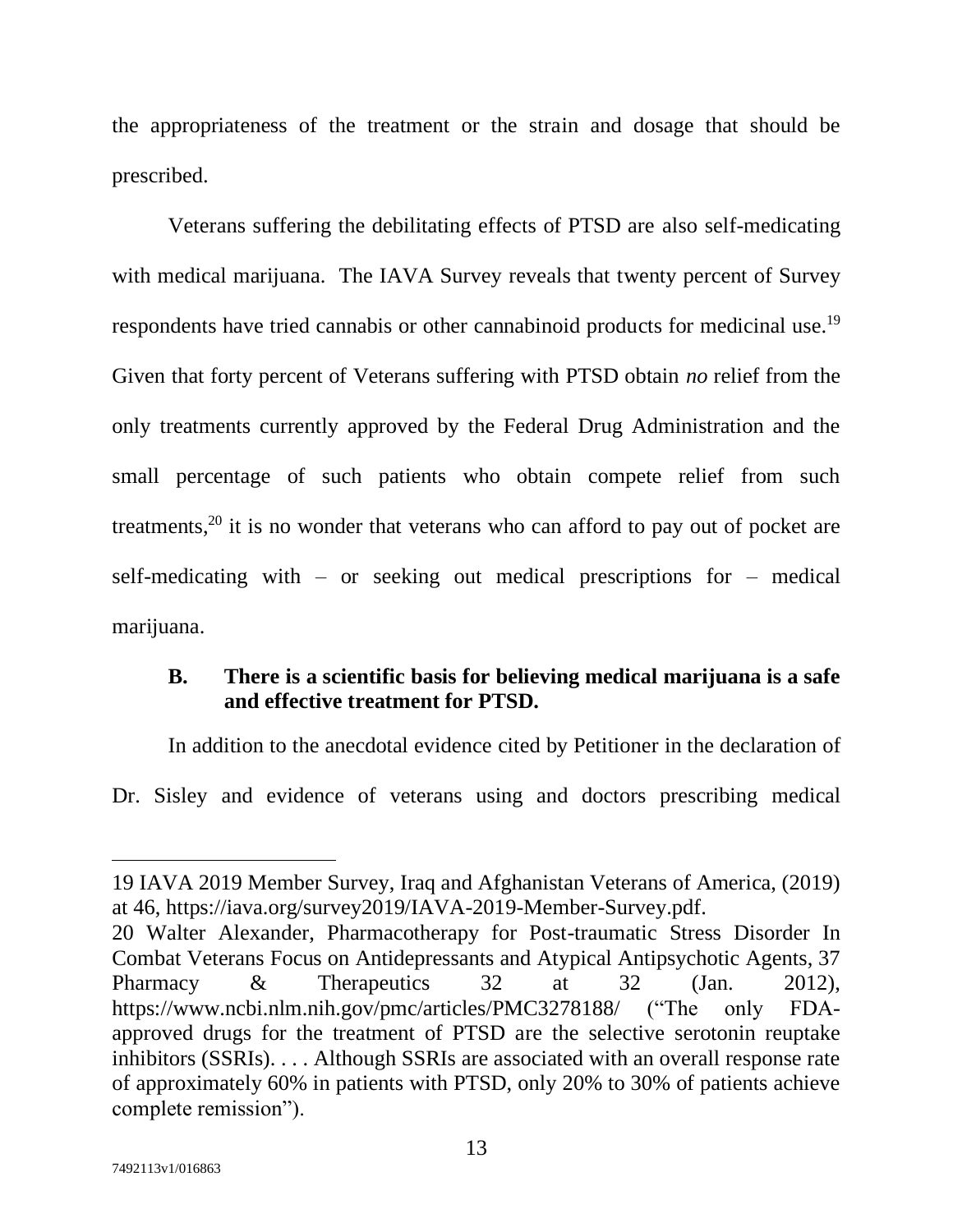marijuana where legal to treat PTSD, published scientific studies suggest a decrease in PTSD symptoms with marijuana use.<sup>21</sup> Because Petitioner would be the first to complete a randomized controlled study and because the DEA is preventing that study by failing to even process Petition's application, the studies published so far are "correlational and observational in basis."<sup>22</sup> However, "there is a growing amount of neurobiological evidence and animal studies suggesting potential neurologically based reasons for the reported efficacy."<sup>23</sup>

## <span id="page-20-0"></span>**C. Nearly all Veterans want clinical studies of medical marijuana as a PTSD treatment.**

Ninety percent of Survey respondents agree that cannabis should be researched for medicinal use,<sup>24</sup> and ninety percent of Survey respondents would be

<span id="page-20-2"></span><sup>21</sup> Stephanie Yarnell, The Use of Medicinal Marijuana for Posttraumatic Stress Disorder: A Review of the Current Literature, Primary Care Companion for CNS Disorders at "Studies Evaluating Use in PTSD" (May 7, 2015), https://www.ncbi.nlm.nih.gov/pmc/articles/PMC4578915/. 22 Id.

<span id="page-20-1"></span><sup>23</sup> *Id*. *See also* Robert T. Muller, Ph.D., *Medical Marijuana for PTSD?*, PSYCHOLOGY TODAY (Dec. 14, 2017). https://www.psychologytoday.com/us/blog/talking-about-trauma/201712/medicalmarijuana-ptsd (last visited Aug. 7, 2017) ("A recent study published in Molecular Psychiatry showed that treatment using particular compounds found in marijuana may benefit those with PTSD, and that "plant-derived cannabinoids [psychoactive chemicals] such as marijuana may possess some benefits in individuals with PTSD by helping relieve haunting nightmares and other symptoms of PTSD.") <sup>24</sup> IAVA 2019 Member Survey, Iraq and Afghanistan Veterans of America, at 46 (2019), <https://iava.org/survey2019/IAVA-2019-Member-Survey.pdf>

<sup>(</sup>reflecting that 72% strongly agree and 18% somewhat agree with the statement "Cannabis should be researched for medicinal purposes.").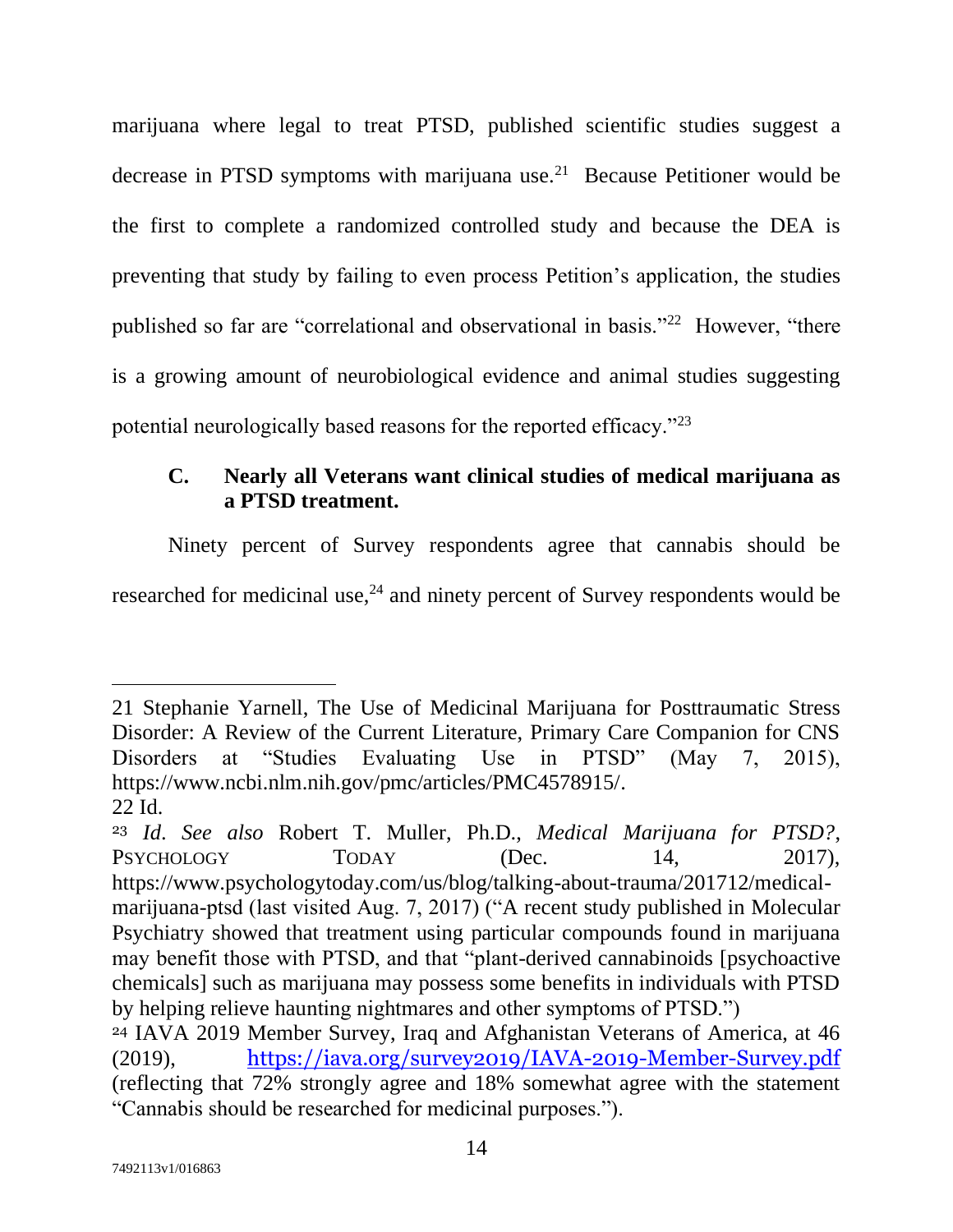interested in using cannabis or cannabinoid products as a treatment option if it was available as a treatment option.<sup>25</sup>

The tremendous support among veterans for clinical studies of medical marijuana as a PTSD treatment is not a reflection of age, geography or political orientation. Only four percent of Survey respondents are younger than thirty, more self-identified Republicans than Democrats, and the percentages of survey respondents reporting as living in rural versus urban communities are roughly even:

<sup>25</sup> *Id*. (reflecting that 68% strongly agree and 17% somewhat agree with the statement that "The VA should allow for research into cannabis as a treatment option.").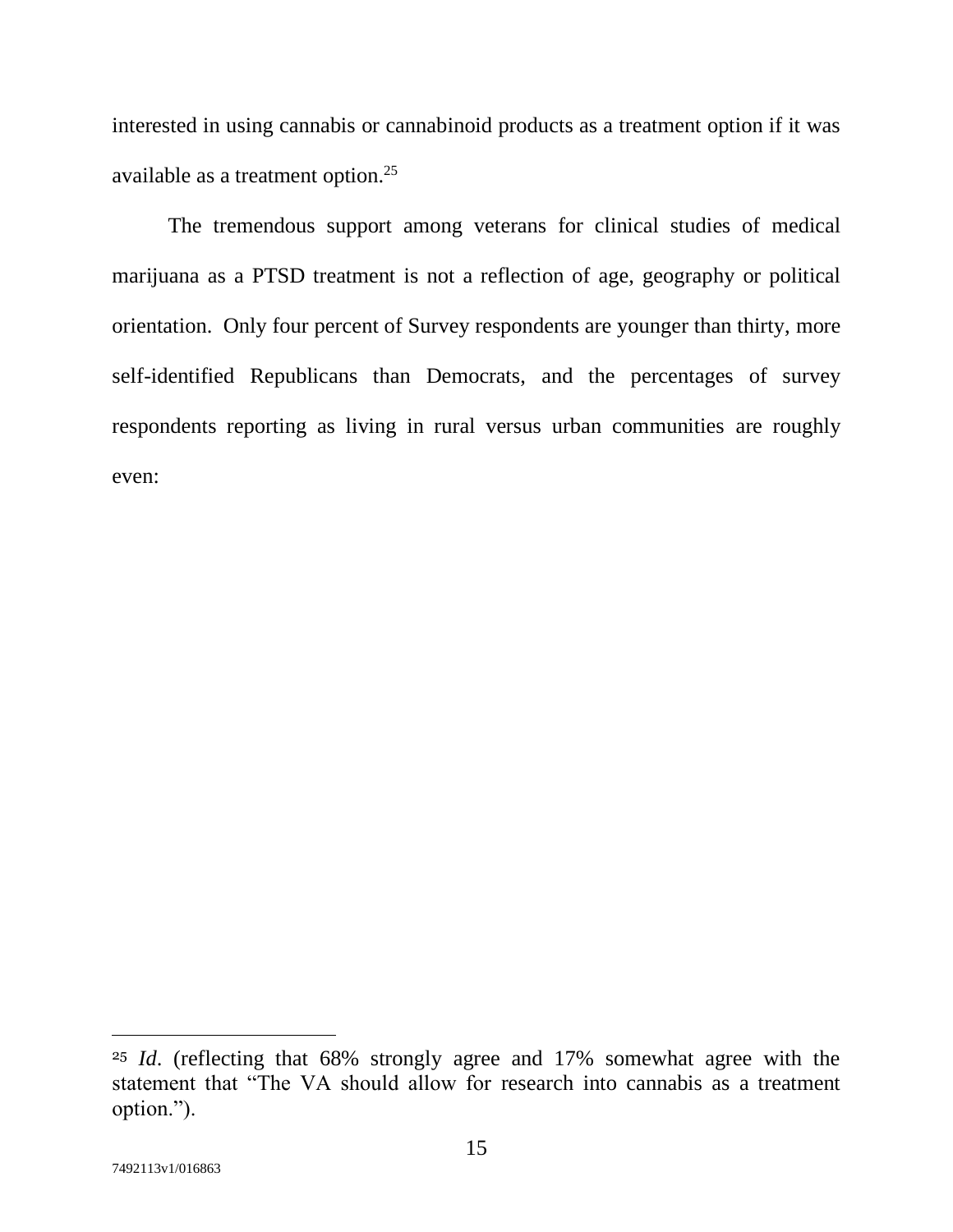

## **Political Party Affiliation**

|                   | No affiliation/independent: 37% |    |    |    |    |    |    |
|-------------------|---------------------------------|----|----|----|----|----|----|
|                   | Republican Party: 33%           |    |    |    |    |    |    |
|                   | <b>Democratic Party: 23%</b>    |    |    |    |    |    |    |
|                   | Libertarian Party: 5%           |    |    |    |    |    |    |
| Green Party: 0.5% |                                 |    |    |    |    |    |    |
| <b>Other: 2%</b>  |                                 |    |    |    |    |    |    |
| $\bf{0}$          | 5                               | 10 | 15 | 20 | 25 | 30 | 35 |
| 26                |                                 |    |    |    |    |    |    |

Veterans suffering from PTSD, their loved ones, and America as a whole can only benefit from knowing more about the safety and efficacy of medical

<sup>26</sup> *Id*.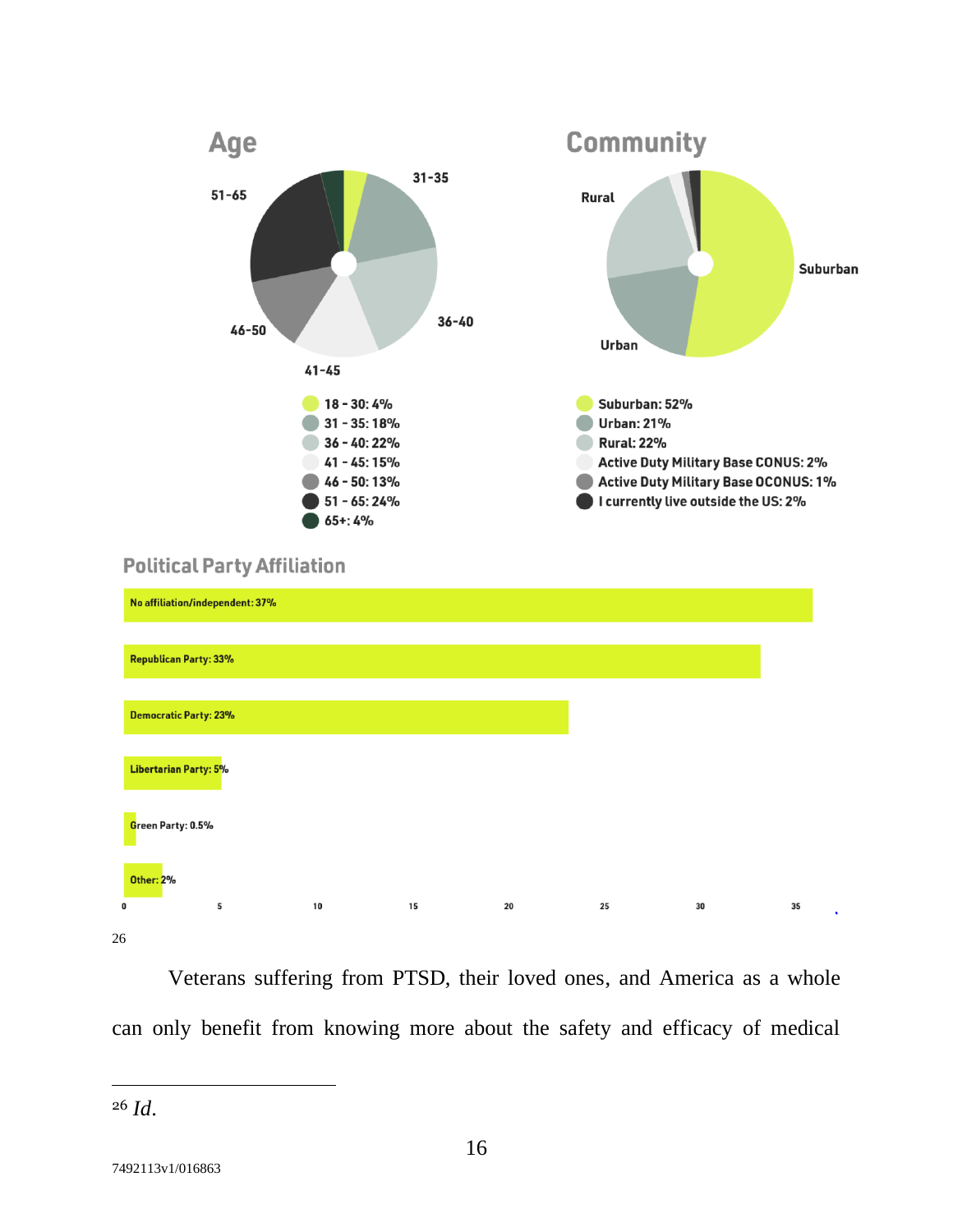marijuana as a treatment for PTSD. If the treatment is safe and effective, more veterans will find relief from a debilitating disorder. If the treatment is not safe or effective, then veterans will stop self-medicating with and doctors will stop prescribing medical marijuana for PTSD, and scientists can turn their focus to other potential treatments or cures.

#### <span id="page-23-1"></span><span id="page-23-0"></span>**III. Rescheduling Marijuana will allow Medical Marijuana to be Studied.**

#### **A. Marijuana's Schedule 1 status precludes the VA from conducting necessary research on its therapeutic efficacy.**

A Congressionally mandated federal task force called the Creating Options for Veterans Expedited Recovery (COVER) Commission issued a report earlier this year to provide recommendations for improving mental health services for military veterans. *See* <https://www.va.gov/cover/> (last visited Sept. 6, 2020). The COVER Commission report highlighted the obvious problem created by Marijuana's Schedule 1 status:

<span id="page-23-2"></span>Medical cannabis and psychedelic drugs may have uses in treating mental health issues among veterans; however, *these substances are currently classified as Schedule 1 under the Controlled Substances Act, which precludes VA from conducting research on their efficacy.*

<span id="page-23-3"></span>*See* [https://www.va.gov/COVER/docs/COVER-Commission-Final-Report-2020-](https://www.va.gov/COVER/docs/COVER-Commission-Final-Report-2020-01-24.PDF)

[01-24.PDF](https://www.va.gov/COVER/docs/COVER-Commission-Final-Report-2020-01-24.PDF) at 105 (last visited September 6, 2020). Echoing the research summarized above, the Commission reported that:

[i]n those states [i.e. the 33 states, the District of Columbia and Puerto Record where marijuana is legal], veterans are using medical marijuana as part of their health care outside of VA. *This situation*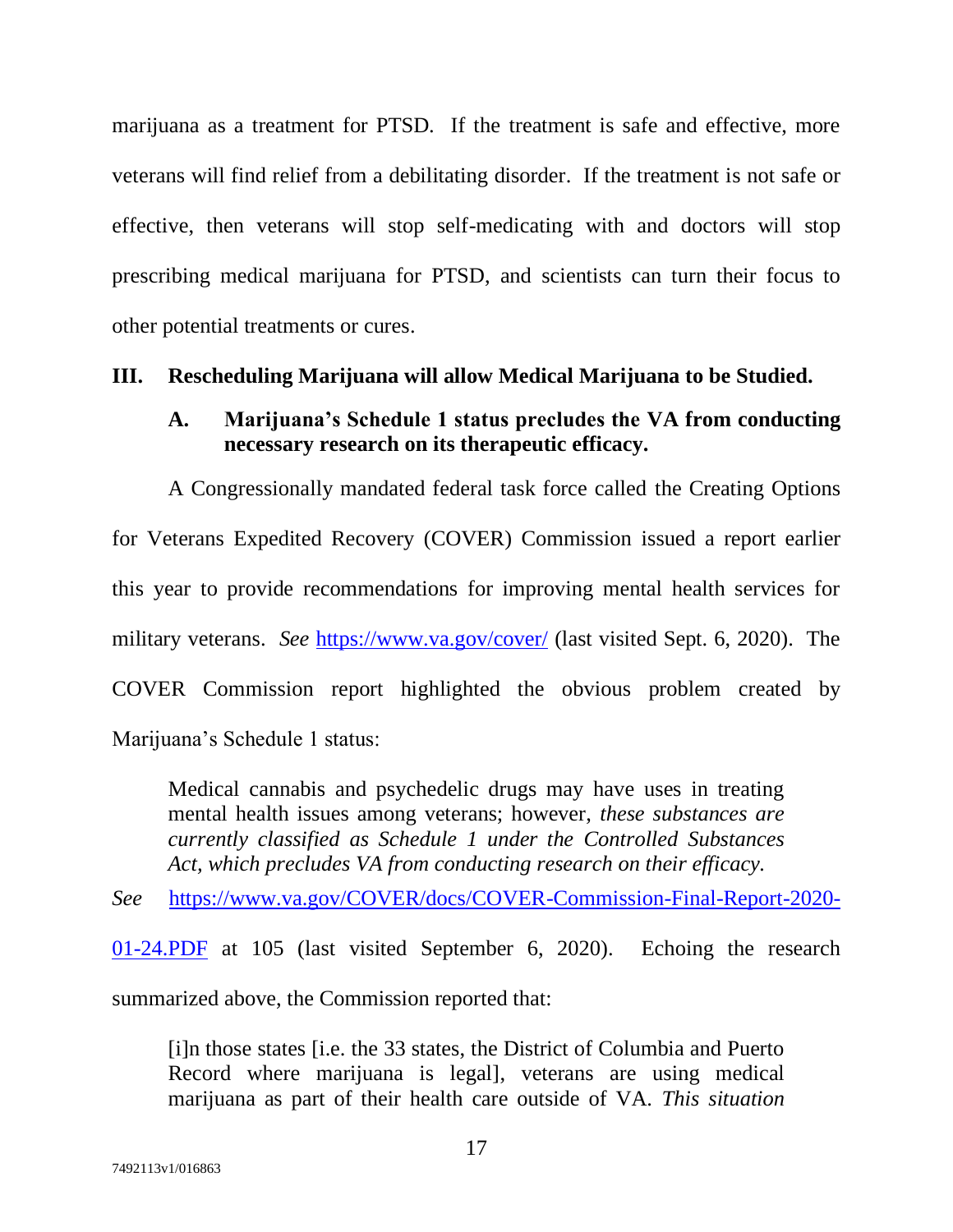*necessitates that VA better understand medical marijuana, and how it can benefit and harm patients who use it,* so VA providers can better care for these veterans. Currently VA has been limited by legal and policy reasons from conducting this critical research.

<span id="page-24-1"></span>*Id.* (emphasis added).

Thus, the Commission recommended that the VA should "engage

with other federal agencies, ... to research the potential short- and long-term

risks, as well as benefits, of medical cannabis and psychedelic drugs," (*id.* at

105), and concluded:

There are significant questions about the benefits and costs of using cannabis and psychedelics in treating mental health issues. The efficacy and safety of these types of treatments are unclear, but *it is essential that VA engage in research to better understand them.*

<span id="page-24-0"></span>*Id.* at 106 (emphasis added).

### **B. Marijuana's Schedule 1 status precludes practitioners like Dr. Sisley from conducting research on its therapeutic efficacy.**

The COVER Commission also recognized the numerous obstacles to private

research by practitioners like Dr. Sisley that result from Marijuana's Schedule 1

status:

*The U.S. federal government's policies have blocked externally valid, randomized clinical trials on the effects of cannabis* (Stith & Vigil, 2016). Scientists seeking to conduct research on cannabis must submit to an arduous application process that may last years. The research requires approval from multiple government agencies, including some with stated opposition to any therapeutic uses of cannabis. After the application process is complete, all cannabis used for research purposes must be purchased through the National Institute on Drug Abuse (NIDA). The tetrahydrocannabinol (THC)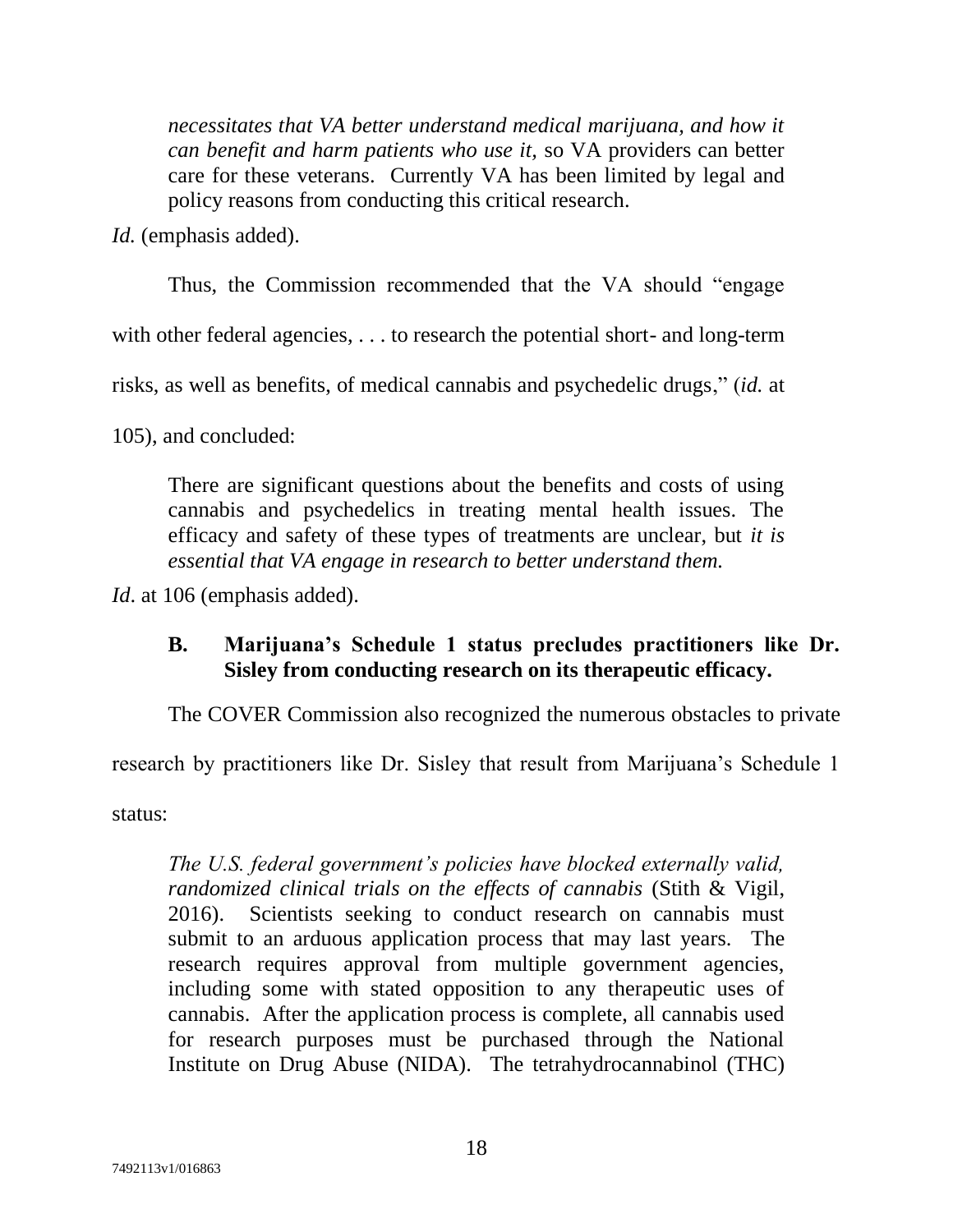levels of the cannabis produced by NIDA is much lower than the THC potency levels used by patients around the country.

<span id="page-25-6"></span>*Id.* (emphasis added).

# <span id="page-25-0"></span>**IV. Decreasing Veteran Suicide By Prioritizing Medical Research Is A National Priority.**

Congress has passed legislation that prioritizes both suicide prevention for veterans<sup>27</sup> and applications to manufacture medical marijuana for the purposes of clinical research.<sup>28</sup> In fact, in 2015, the House and Senate voted *unanimously* to pass the Clay Hunt Suicide Prevention for American Veterans Act.<sup>29</sup> Both acts were signed into law by the President of the United States.

Congress is currently working on additional legislation that would prioritize clinical research of medical marijuana for PTSD treatment. Seventy-five legislators, including Republicans and Democrats, are co-sponsors of legislation that "direct[s] the Secretary of Veterans Affairs to carry out a clinical trial of the effects of cannabis on certain health outcomes of adults with chronic pain and post-

<span id="page-25-4"></span><span id="page-25-2"></span><sup>27</sup> H.R. No. 203, Pub. L. No. 114-2, 129 Stat. 30 (2015).

<span id="page-25-1"></span><sup>28</sup> 21 U.S.C. §823(i)(2); Ex. 18 at A168-69.

<span id="page-25-5"></span><sup>29</sup> H.R. No. 203, Pub. L. No. 114-2, 129 Stat. 30 (2015). *See also* https://www.congress.gov/bill/114th-congress/house-bill/203/allactions?overview=closed&q=%7B%22roll-call-

<span id="page-25-3"></span>vote%22%3A%22all%22%7D (reflecting unanimous votes of House and Senate on Clay Hunt Suicide Prevent for American Veterans Act) (last visited Aug. 7, 2019).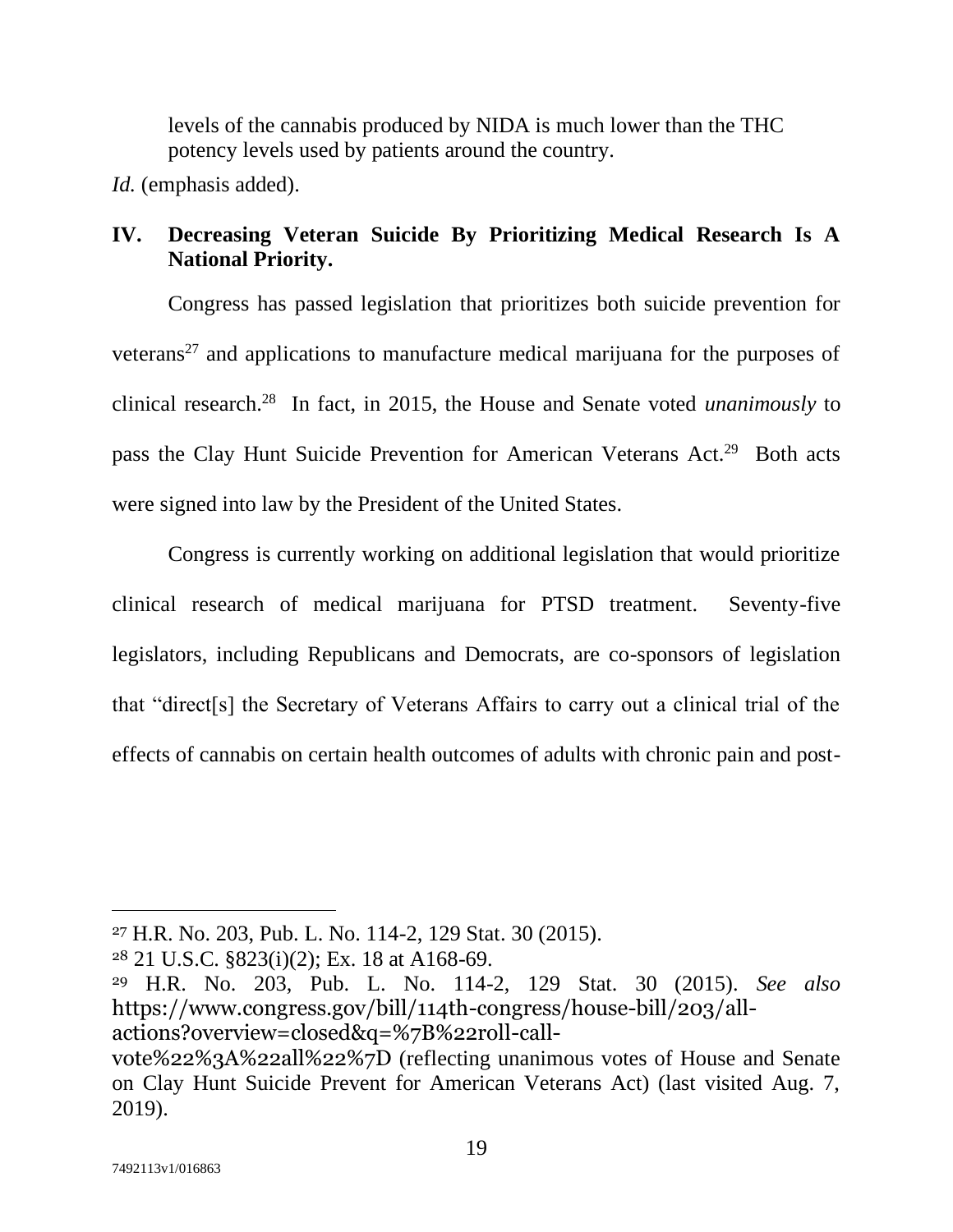traumatic stress disorder, and for other purposes."<sup>30</sup> This legislative proposal further evidences the national priority of decreasing veteran suicide by prioritizing medical research of cannabis as a potential PTSD treatment.<sup>31</sup>

Moreover, in March 2019, the President issued an Executive Order declaring:

It is the policy of the United States to end veteran suicide through the development of a comprehensive plan to empower veterans and end suicide through coordinated suicide prevention efforts, *prioritized research activities*, and strengthened collaboration across the public and private sectors<sup>32</sup>

The Executive Order directs a task force to "identify barriers to or gaps in research, and facilitate opportunities for improved consolidation, integration, and alignment."33

### **CONCLUSION**

<span id="page-26-0"></span>The United States of America is morally compelled to address injuries – both physical and psychological – veterans suffer as a result of their military service. There is overwhelming evidence that PTSD is a severe injury suffered by a significant percentage of veterans and that veterans with PTSD are more likely to take their own lives than veterans with no such psychological injury. Our country

<span id="page-26-2"></span><span id="page-26-1"></span><sup>30</sup> VA Medicinal Cannabis Research Act of 2018, S. 2796, 115<sup>th</sup> Cong. (2017-2018); VA Medicinal Cannabis Research Act, H.R. 5520, 115<sup>th</sup> Cong. (2017-2018).

<sup>31</sup> *Id*.

<span id="page-26-3"></span><sup>32</sup> Exec. Order No. 13,861, 84 Fed. Reg. 8,585 (Mar. 5, 2019) (emphasis added). <sup>33</sup> *Id.*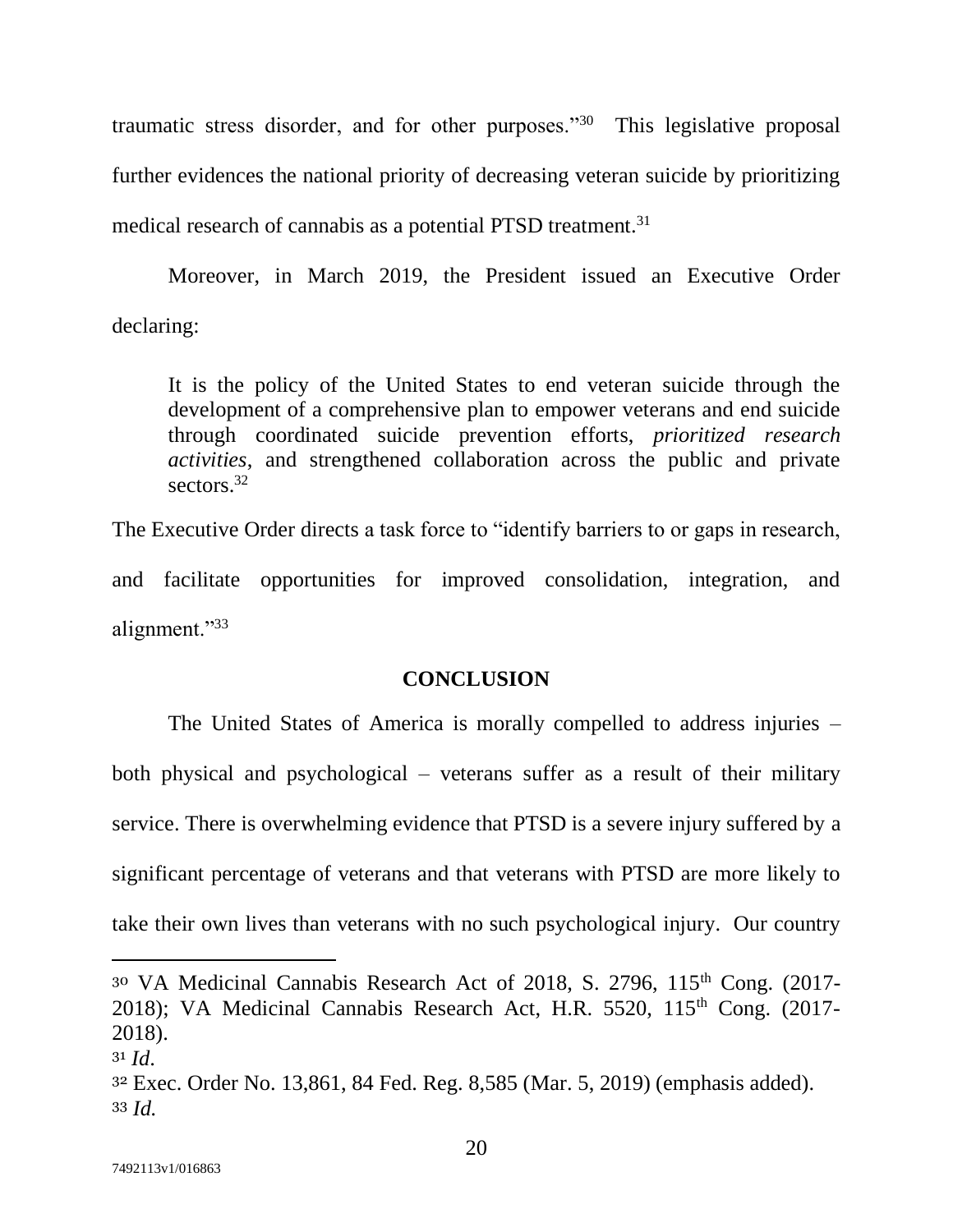should be doing everything it can as quickly as it can to find treatments for PTSD and help prevent veteran suicide. Both the executive and legislative branches of government have made the prevention of veteran suicide and related medical research national priorities, and yet the DEA continues to insist on a Catch 22 that effectively prevents approved clinical research study of medical marijuana as a PTSD treatment.

The DEA's interpretations are impacting veterans by preventing controlled randomized clinical studies of medical marijuana as a treatment for PTSD. Without such clinical studies, veterans who live in states where medical marijuana is not available as a treatment for PTSD cannot obtain the treatment, and veterans who can obtain the treatment in states where it is legal do so at their own personal expense, without coordination with their VA medical teams, and without any scientific evidence to establish the promise of the efficacy and safety of the treatment.

This Court should grant the petition for review.

Dated: October 8, 2020 Respectfully submitted,

SUSMAN GODFREY L.L.P.

By: /s/ Erica W. Harris Erica W. Harris eharris@susmangodfrey.com State Bar No. 00797697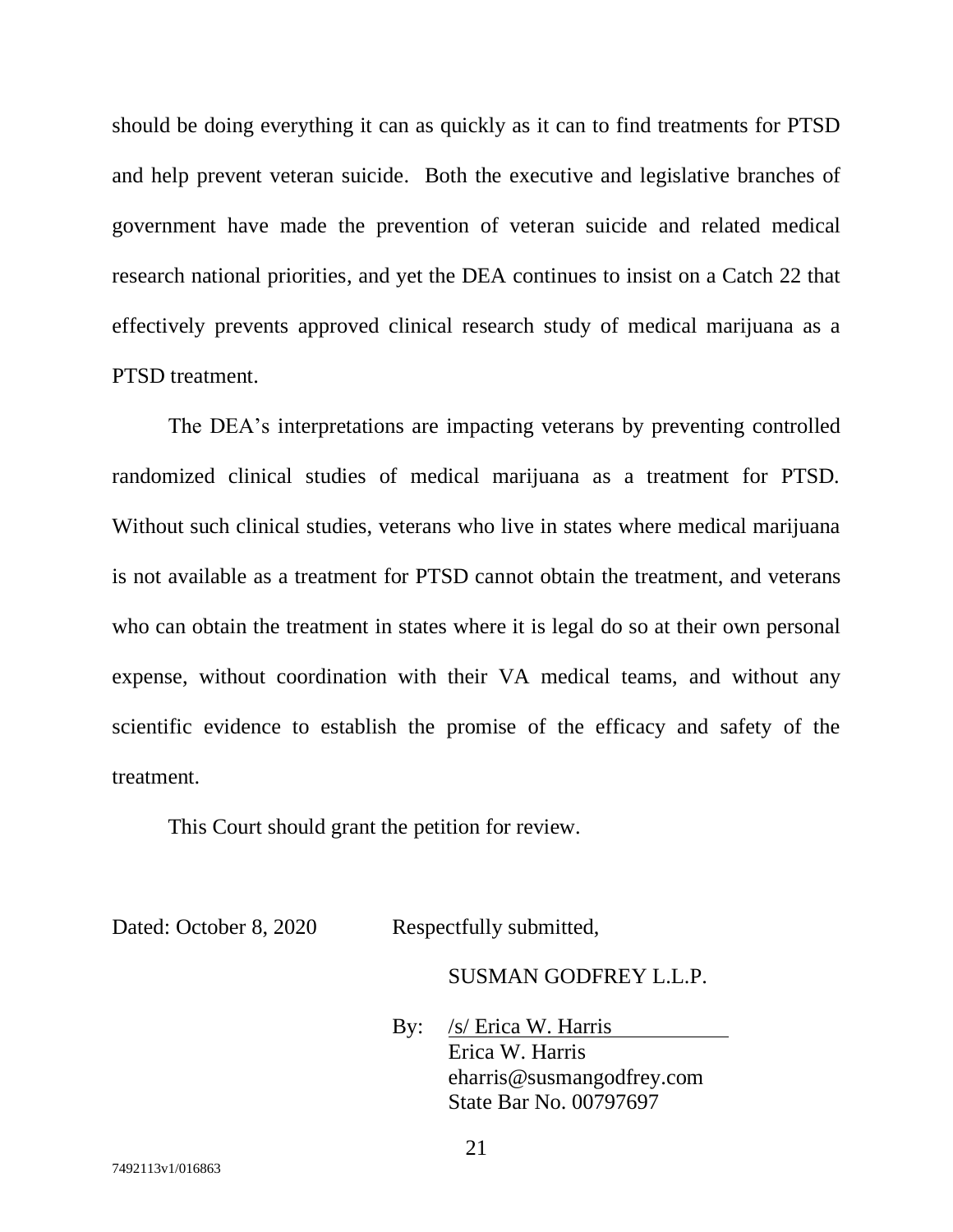1000 Louisiana Street, Suite 5100 Houston, Texas 77002-5096 Telephone: (713) 651-9366 Fax: (713) 654-6666

*ATTORNEYS FOR AMICUS IRAQ AND AFGHANISTAN VETERANS OF AMERICA (IAVA)*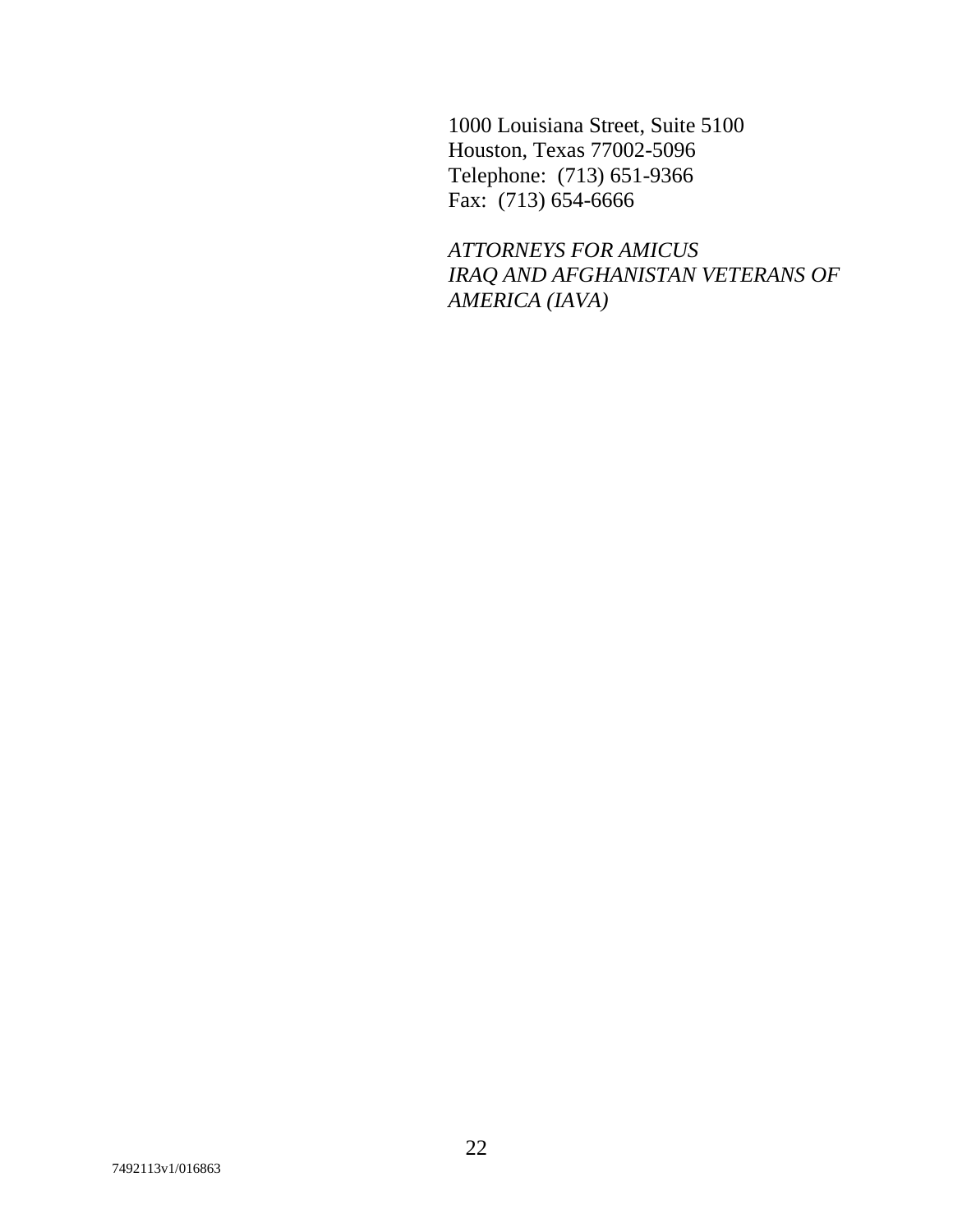#### **CERTIFICATE OF SERVICE**

<span id="page-29-0"></span>I hereby certify that I caused the foregoing to be electronically filed with the Clerk of the Court for the United States Court of Appeals for the District of Columbia Circuit by using the appellate CM/ECF system on October 8, 2020.

I certify that all participants in the case are registered CM/ECF users and that service will be accomplished by the appellate CM/ECF system.

Dated: October 8, 2020 Respectfully submitted,

#### SUSMAN GODFREY L.L.P.

By: /s/ Erica W. Harris Erica W. Harris eharris@susmangodfrey.com 1000 Louisiana Street, Suite 5100 Houston, Texas 77002-5096 Telephone: (713) 651-9366 Fax: (713) 654-6666

> *ATTORNEYS FOR AMICUS IRAQ AND AFGHANISTAN VETERANS OF AMERICA (IAVA*)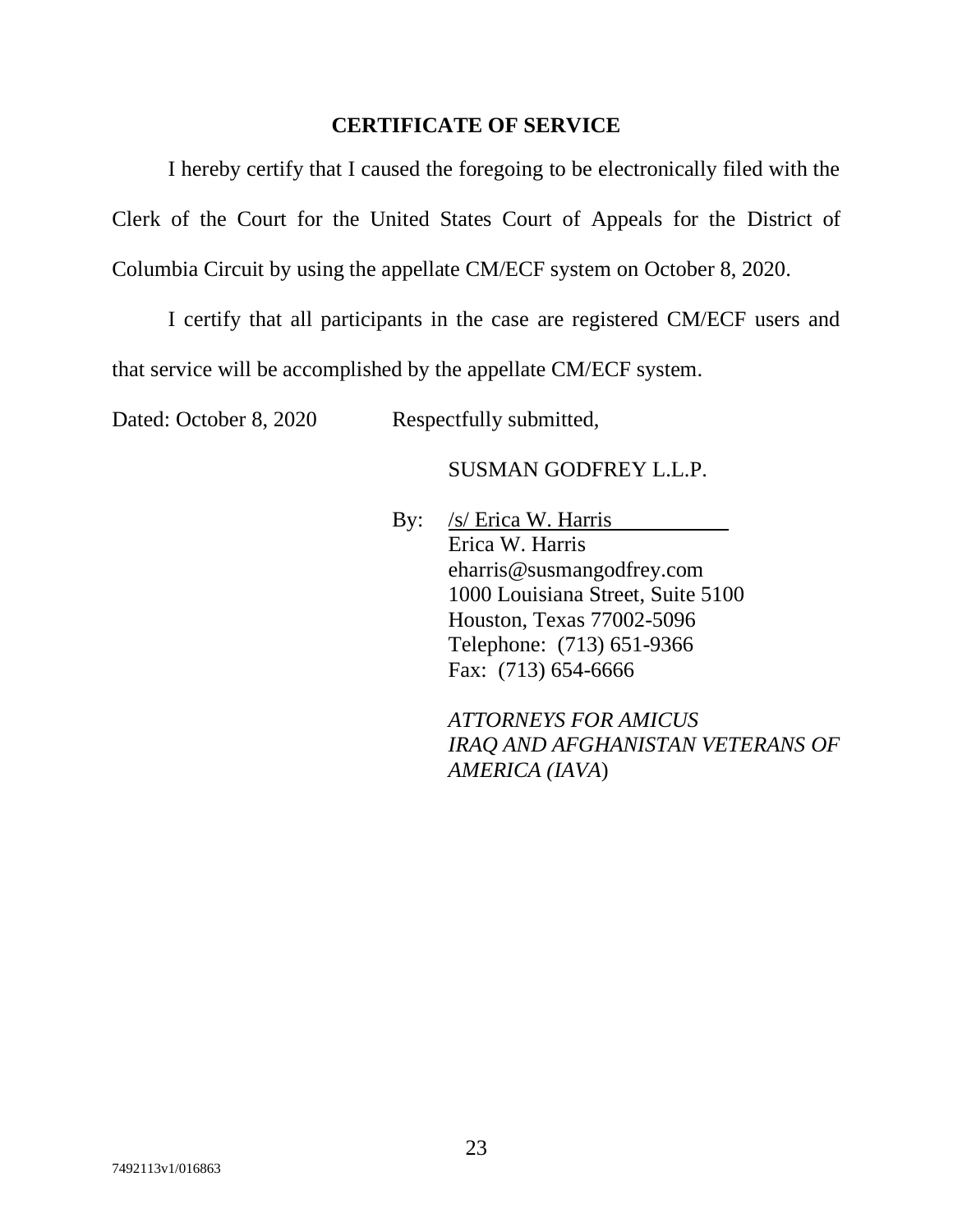#### **CERTIFICATE OF COMPLIANCE**

<span id="page-30-0"></span>9th Cir. Case Number No. 20-71433

I am the attorney or self-represented party.

This brief complies with the type-volume limitation of Fed. R. App. P.  $32(a)(7)(B)$  because, excluding the parts of the document exempted by Fed. R. App. P. 32(f), the document contains 3,229 words. I further certify that this document complies with the typeface requirements of Federal Rule of Appellate Procedure 32(a)(5) and the type style requirements of Federal Rule of Appellate Procedure 32(a)(6) because the brief has been prepared in Times New Roman 14 point font for text and footnotes using Microsoft Word.

I certify that this brief is an amicus brief and complies with the word limit of Fed. R. App. P. 29(a)(5), Cir. R. 29-2(c)(2), or Cir. R. 29-2(c)(3).

Dated: October 8, 2020 Respectfully submitted,

SUSMAN GODFREY L.L.P.

By: /s/ Erica W. Harris Erica W. Harris eharris@susmangodfrey.com 1000 Louisiana Street, Suite 5100 Houston, Texas 77002-5096 Telephone: (713) 651-9366 Fax: (713) 654-6666

> *ATTORNEYS FOR AMICUS IRAQ AND AFGHANISTAN VETERANS OF AMERICA (IAVA)*